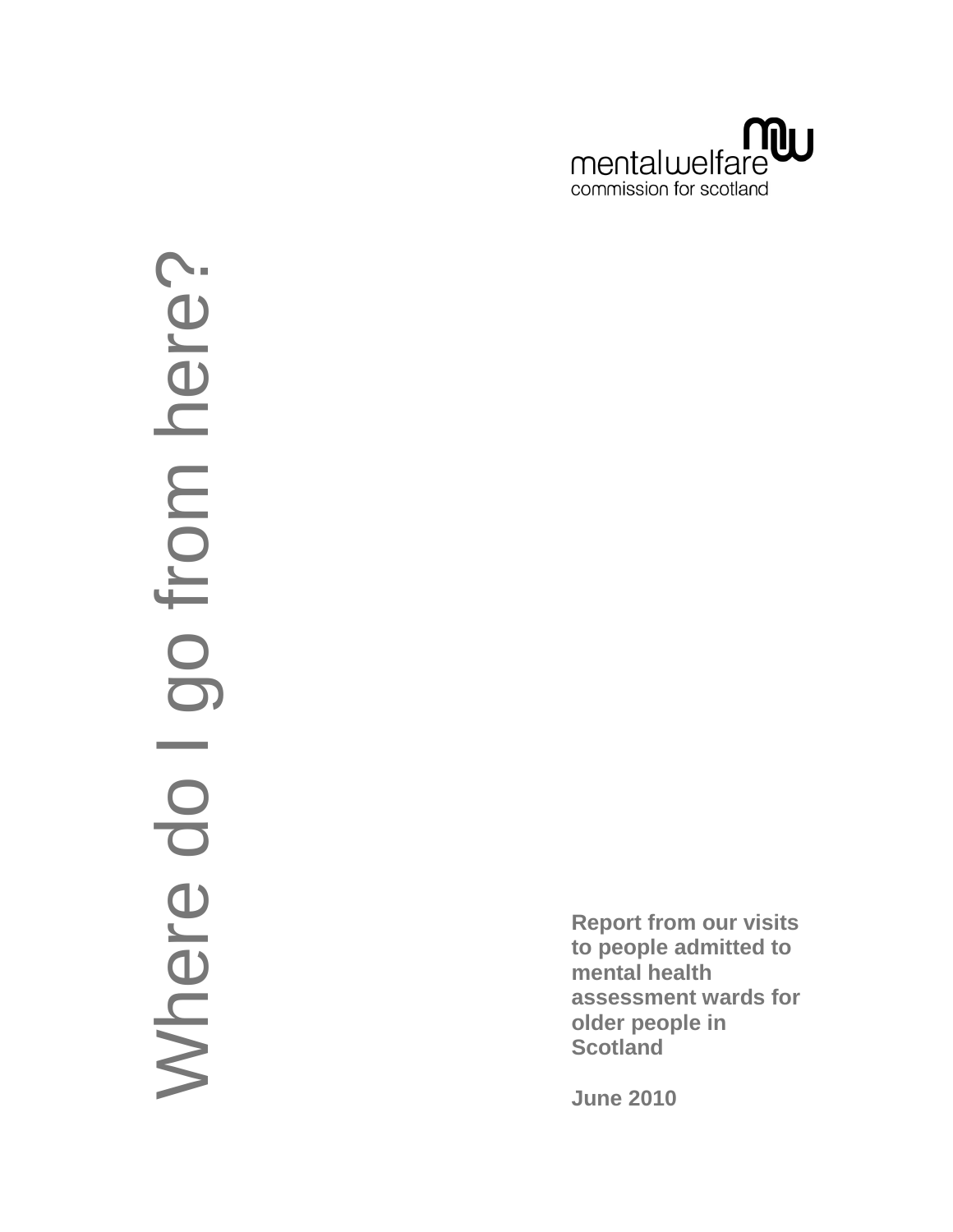# **CONTENTS**

| WHERE DO I GO FROM HERE?  Error! Bookmark not defined.         |                                                                               |
|----------------------------------------------------------------|-------------------------------------------------------------------------------|
|                                                                |                                                                               |
|                                                                |                                                                               |
|                                                                |                                                                               |
|                                                                |                                                                               |
|                                                                |                                                                               |
|                                                                |                                                                               |
|                                                                |                                                                               |
|                                                                |                                                                               |
|                                                                |                                                                               |
|                                                                |                                                                               |
|                                                                |                                                                               |
|                                                                | Staff Understanding Of Part 6 Of The Adults With Incapacity Scotland Act 2000 |
|                                                                |                                                                               |
|                                                                |                                                                               |
|                                                                |                                                                               |
| PROVISION OF THERAPEUTIC ACTIVITY AND RESPECT FOR              |                                                                               |
|                                                                | 18                                                                            |
|                                                                |                                                                               |
| Provision of therapeutic activity and the activity culture  18 |                                                                               |
|                                                                |                                                                               |
|                                                                |                                                                               |
|                                                                |                                                                               |
|                                                                |                                                                               |
|                                                                |                                                                               |
|                                                                |                                                                               |
|                                                                |                                                                               |
|                                                                |                                                                               |
|                                                                |                                                                               |
|                                                                |                                                                               |
|                                                                |                                                                               |
|                                                                |                                                                               |
|                                                                |                                                                               |
| Combined Dementia Assessment and Functional Assessment Units33 |                                                                               |
|                                                                |                                                                               |
|                                                                |                                                                               |
|                                                                |                                                                               |
| APPENDIX 1 LIST OF HOSPITALS AND WARDS VISITED                 |                                                                               |
|                                                                |                                                                               |
|                                                                |                                                                               |
|                                                                |                                                                               |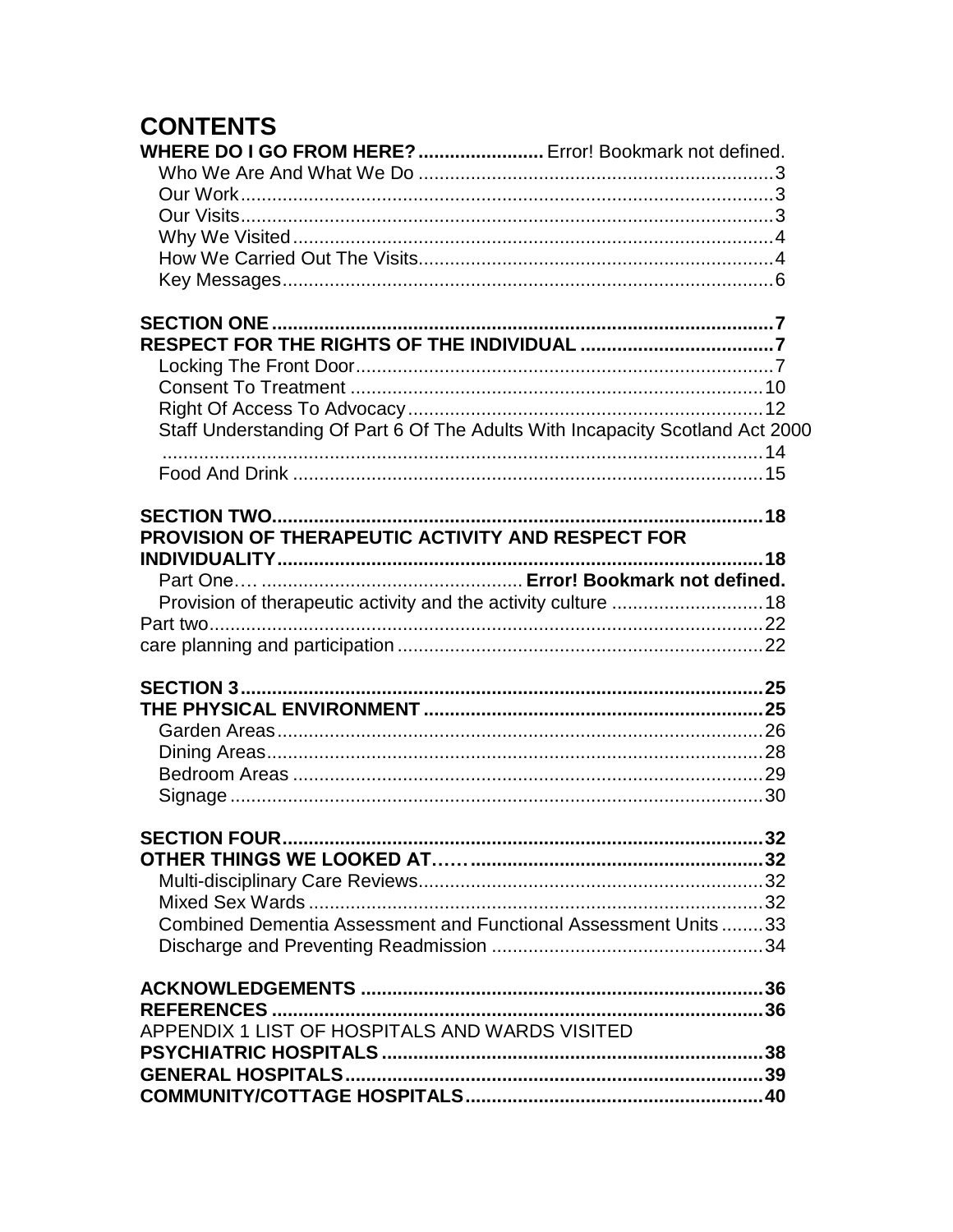## <span id="page-2-0"></span>**WHO WE ARE AND WHAT WE DO**

The Mental Welfare Commission is an independent organisation working to safeguard the rights and welfare of everyone with a mental illness, learning disability or other mental disorder. Our duties are set out in mental health and incapacity law.

We are made up of people who have understanding and experience of mental illness and learning disability. Some of us have worked in healthcare, social care or the law. Some of us are carers or have used mental health and learning disability services ourselves.

We believe that everyone with a mental illness, learning disability or other mental disorder should

- Be treated with dignity and respect.
- Have the right to treatment that is allowed by law and fully meets professional standards.
- Have the right to live free from abuse, neglect or discrimination.
- Get the care and treatment that best suits his or her needs.
- Be enabled to lead as fulfilling a life as possible

## <span id="page-2-1"></span>**OUR WORK**

- We find out whether individual treatment is in line with the law and practices that we know work well.
- Challenge those who provide services for people with a mental illness or learning disability, to make sure they provide the highest standards of care.
- We provide advice, information and guidance to people who use or provide services.
- We have a strong and influential voice in how services and policies are developed.
- We gather information about how mental health and adults with incapacity law are being applied. We use that information to promote good use of these laws across Scotland.

## <span id="page-2-2"></span>**OUR VISITS**

One of the ways in which the Commission monitors individual care and treatment is through our visits programme.

We visit people in a range of settings throughout Scotland: at home, in hospital or in any other setting where care and treatment is being delivered. As part of our visits programme we visit people in hospital. This report reflects our findings from a special programme of visits to mental health admission wards for older people, a national themed visit. The aim of national themed visits is to enable us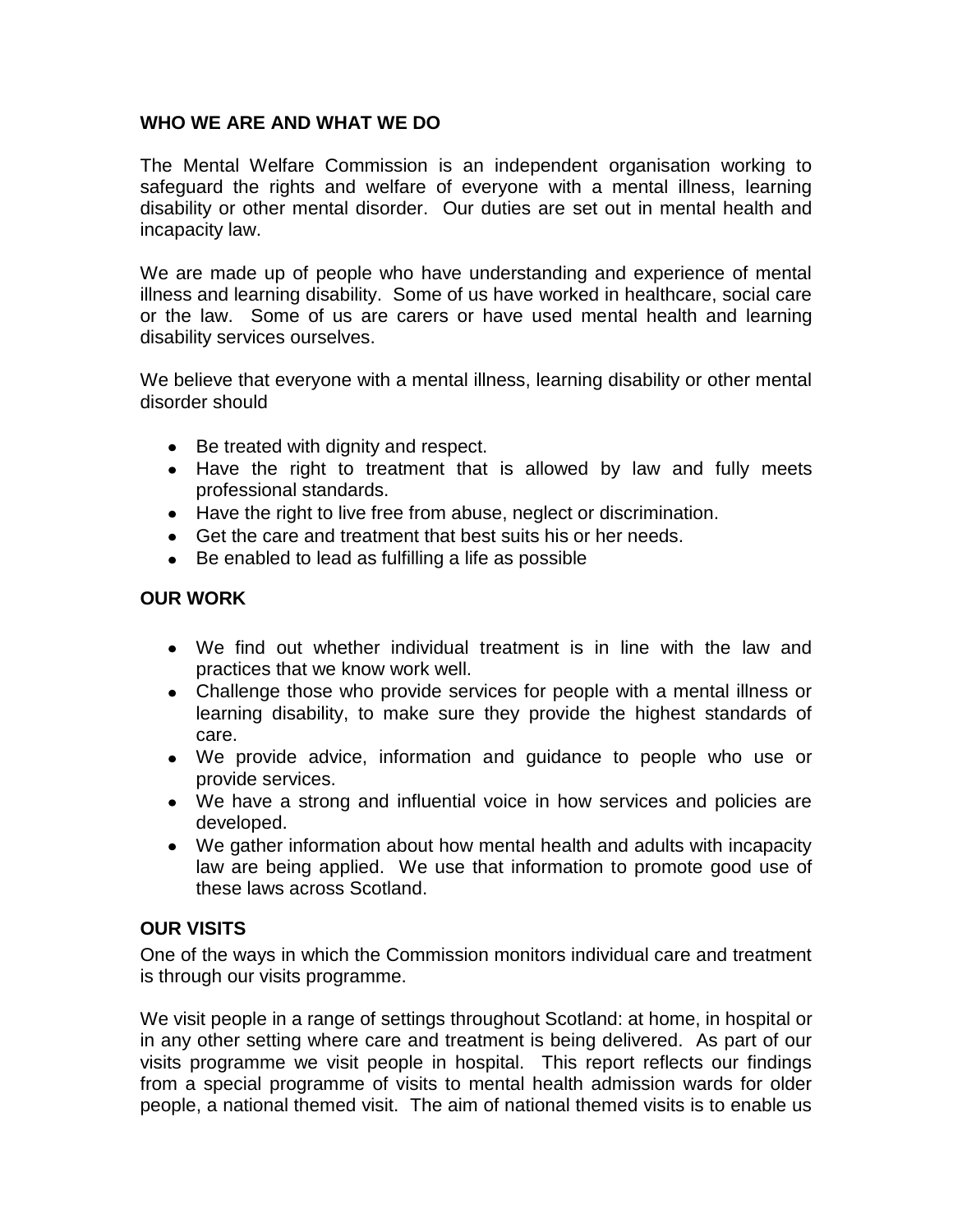to assess and compare care and treatment for particular groups of people across Scotland Our aim is to help services learn from good practice and to respond to any issues that are identified. This report provides an overview of our findings from a series of visits that took place across Scotland between 4 June 2009 and 27 August 2009.

## <span id="page-3-0"></span>**WHY WE VISITED**

The Commission regularly visits mental health admission wards for older people. We became aware that some common themes were emerging from these visits. These common themes related to often poor physical environments, a lack of provision of therapeutic activities and other issues such as consent to treatment and awareness of and respect for individual legal and human rights. All of these factors have an impact on the individual's capacity to recover or adjust during their time in hospital.

These findings were similar to those we highlighted in our report in 2007, Older and Wiser. That report followed a series of 17 unannounced visits to NHS continuing care wards for older people. That report focused on NHS continuing care units but the findings and recommendations were relevant to admission units and we were interested to see how admission units compared with the findings in Older and Wiser. We thought a good way to do this was to visit mental health admission units for older people across Scotland as part of our 2009-2010 visiting programme.

## <span id="page-3-1"></span>**HOW WE CARRIED OUT THE VISITS**

In June, July and August 2009, we visited the majority of mental health admission wards for older people across Scotland; we met with a total of 197 people receiving care in 62 wards across 43 sites. Appendix 1 provides a list of wards we visited.

The majority of wards we visited admitted people for assessment and treatment of either functional mental illness or dementia but some admitted both groups. For the purposes of this report, the term "functional mental illness" applies to older people with mental health problems such as depression and bi-polar disorder but excludes those with dementia**.**

Our visits were announced in advance so that people who had particular concerns could arrange to meet with us. We also asked people we met on the day if they would be willing to share their experiences with us by answering some prepared questions.

We went to each ward and asked staff a series of questions about the people admitted to the ward on the day of the visit and about how their care and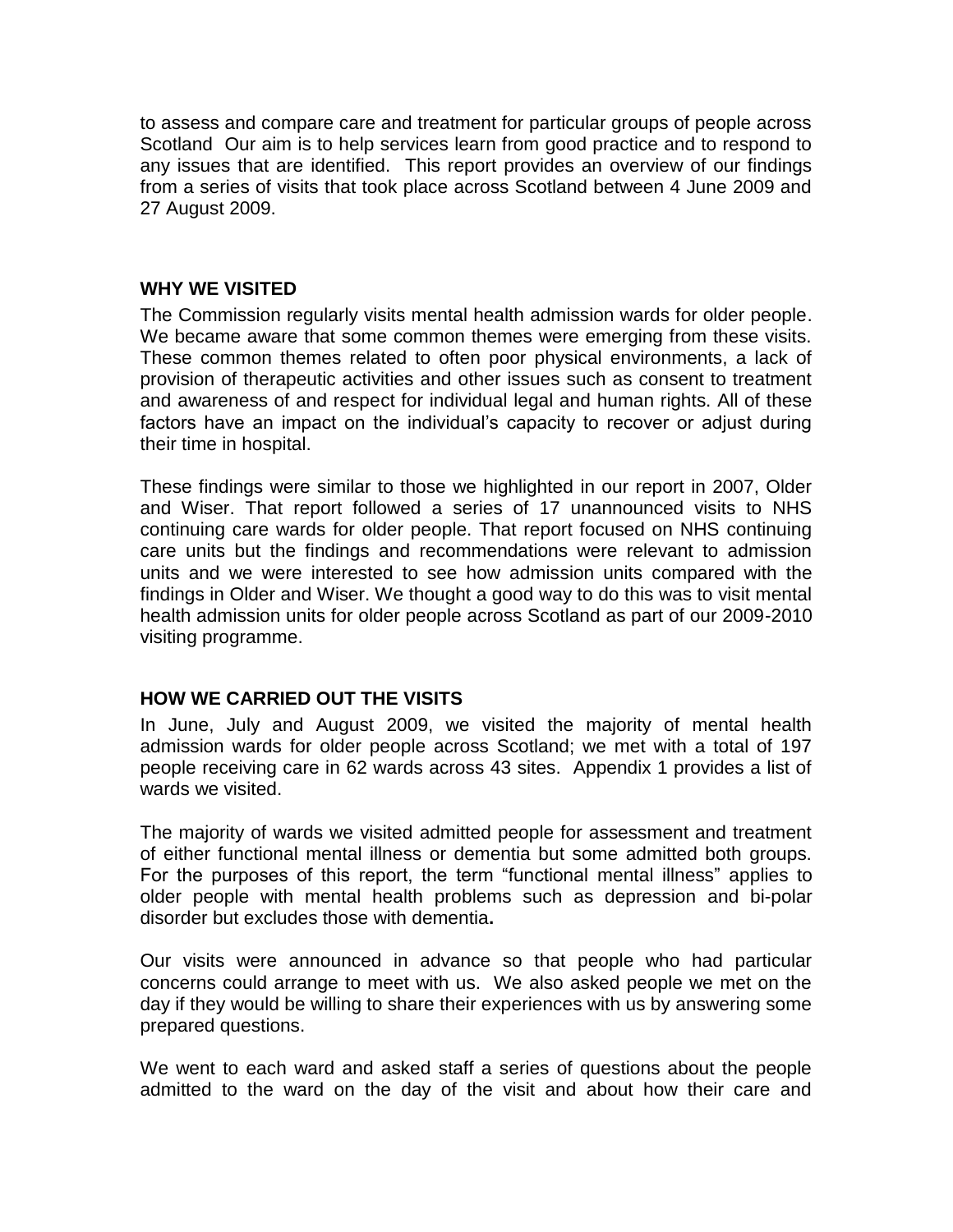treatment was provided. Where possible we met with relatives and carers who happened to be in the ward at the time, or had requested a meeting with us. We took time to look around the wards and paid particular attention to the physical environment and people"s involvement in activities. We completed questionnaires with people about their environment and the therapeutic activities provided for them.

We also examined at least two sets of care notes in each ward to look at the care being delivered. This was particularly important to ensure we got a broad view of the care being delivered as not everyone we visited was well enough to express their views directly.

By looking at different sources of information we were able to get a broad picture of care in the wards we visited. Our observations and what people told us form the basis of the findings in this report.

## **The main areas we cover in this report are:**

## **1. Respect for the rights of the individual**

- **2. Provision of therapeutic activity and respect for individuality**
- **3. The physical environment**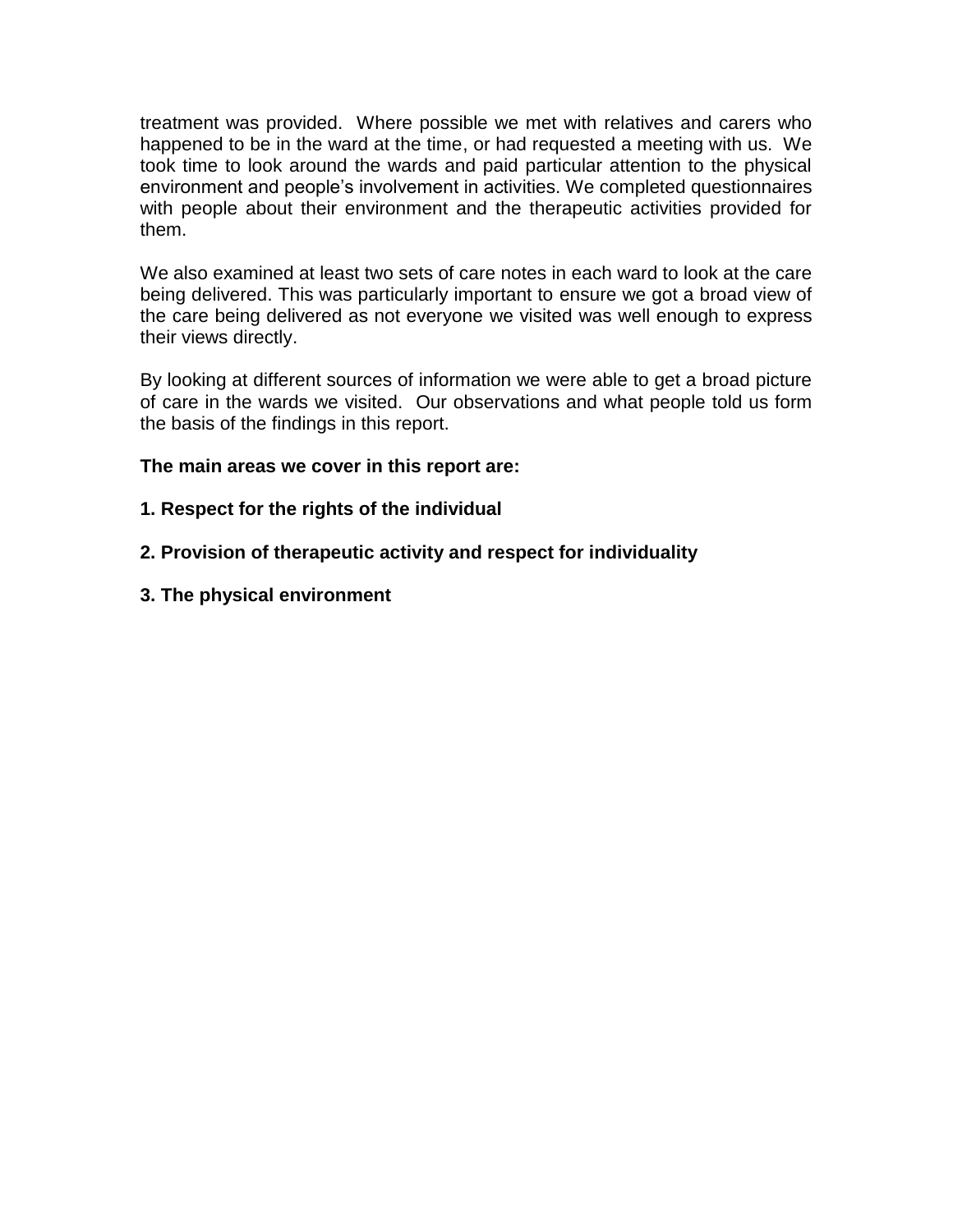## <span id="page-5-0"></span>**KEY MESSAGES**

**We have developed the following seven key messages so that hospital managers, clinical and professional leaders and others can use them to consider the care they provide and make improvements where necessary.**

**They should be considered together with the recommendations for action needed highlighted in each section.** 

**1. People's freedom should be respected as far as possible when they are in hospital and there must be clear and regularly reviewed procedures in place when limits are placed on freedom.**

**2. People who lack capacity to consent to medical treatment should receive treatment that is in line with the law and have their capacity to consent regularly reviewed.**

**3. The right of access to advocacy extends to everyone with a mental disorder, not just to those subject to compulsory treatment under the Mental Health (Care and treatment) (Scotland) Act 2003.**

**4. Staff must be aware of and understand the provisions of Parts 2 and 6 of the Adults with Incapacity (Scotland) Act 2000; in particular the need to consult with welfare guardians and attorneys.**

**5. Food and drink must be available, easily accessible and of good nutritional quality. People should receive the level of assistance they need to make the most of the social and therapeutic opportunities that mealtimes provide.**

**6. Assessment wards must provide opportunities for stimulation through physical and therapeutic activities in and outside the ward which suit the individual's needs, preferences and capacities. The main considerations when selecting and providing activities are knowing the person and matching the activity to the person's level of ability and interests.**

**7. All wards must provide a safe, stimulating and enabling environment both indoor and outdoor that respects the privacy and dignity of the individual.**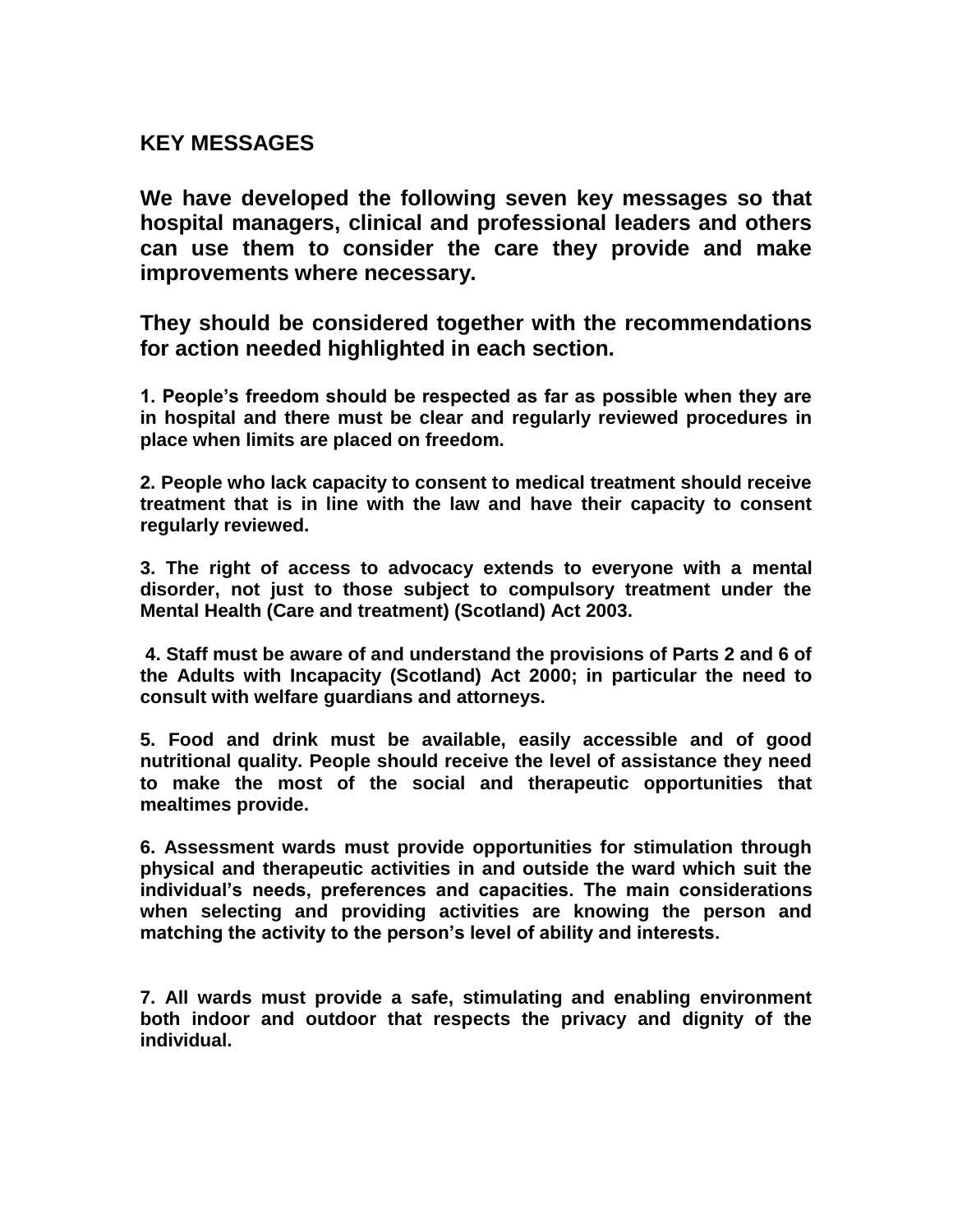# <span id="page-6-0"></span>**SECTION ONE**

## <span id="page-6-1"></span>**RESPECT FOR THE RIGHTS OF THE INDIVIDUAL**

## <span id="page-6-2"></span>**LOCKING THE FRONT DOOR**

## **KEY MESSAGE**

**People's freedom should be respected as far as possible when they are in hospital and there must be clear and regularly reviewed procedures in place when limits are placed on freedom.**

## **Why we looked to see if doors were locked**

Locking doors in hospitals to stop people from leaving is a form of restraint. Any restriction on the freedom of movement of a person by others should only be considered when an individual is considered to be at risk.

We wanted to know that if an individual"s personal freedom was being limited that this was being done in a legal, compassionate and ethical manner.

## **What we would expect to find**

There may be occasions when for reasons of personal safety and security that it is necessary for the main exit door to be locked.

When we come across a locked exit door we expect to be given a reasonable explanation for it. We also expect that a local policy, regularly reviewed, is in place and that any restrictions are being carried out in an ethical manner that respects the rights of all the people on that ward.

## **What we found**

Of the sixty-two wards that we visited, the majority had a locked front door.

Some hospitals had taken a decision, for security reasons, to have the main entrance door locked, usually to control who entered the ward but people inside the ward could still exit freely.

Community and cottage hospitals that we visited were more likely than other hospital wards to have a locked door.

Wards for people with dementia were twice as likely to be locked as those for people with functional illness alone.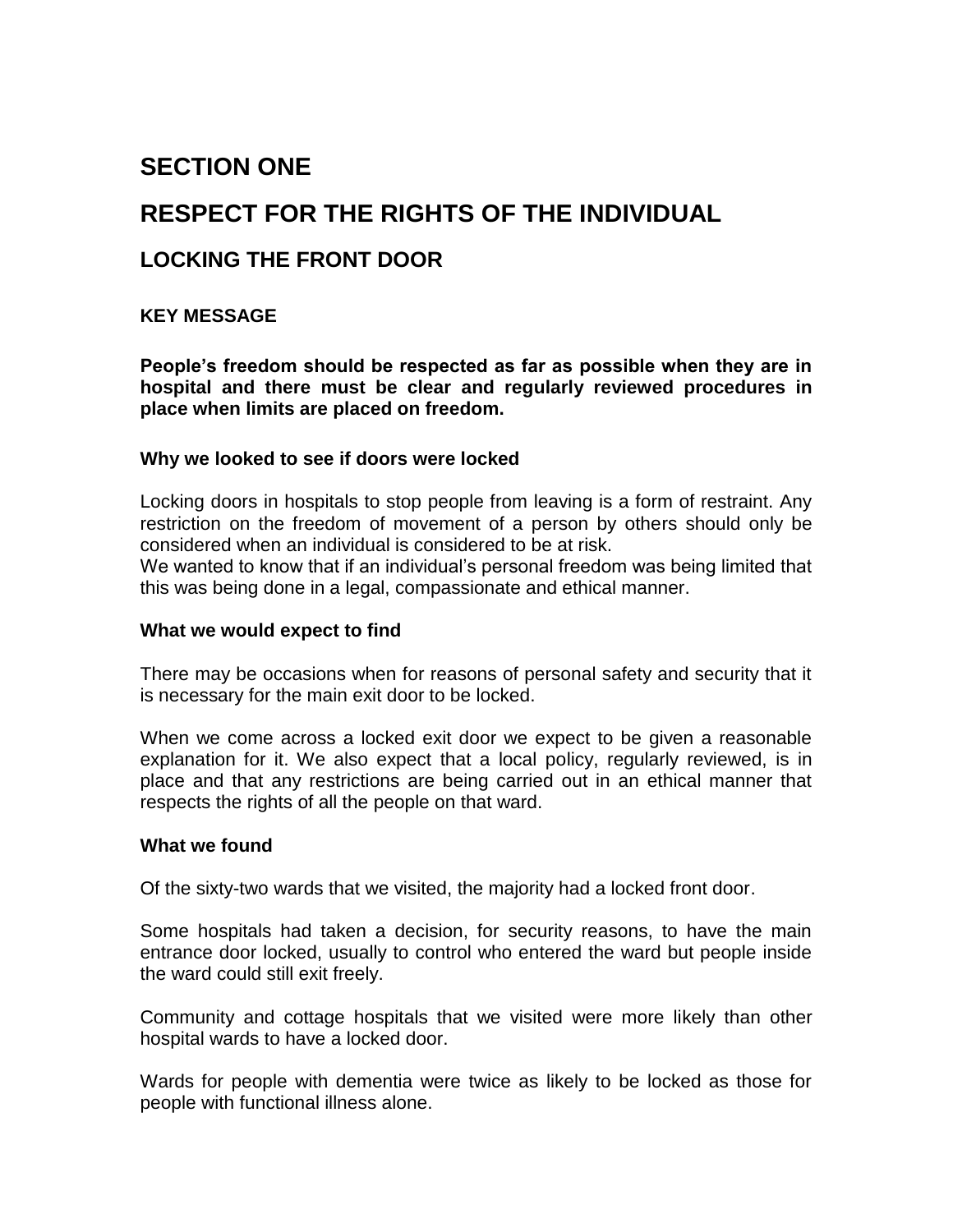|                                         |              |               | Door Locked |    |       |
|-----------------------------------------|--------------|---------------|-------------|----|-------|
|                                         |              |               | Yes         | No | Total |
| Functional, dementia or both Functional |              | number        |             | 9  | 16    |
|                                         |              | As percentage | 44          | 56 | 100   |
|                                         | Dementia     | number        | 27          | 6  | 33    |
|                                         |              | As percentage | 82          | 18 | 100   |
|                                         | Both F and D | number        | 11          |    | 13    |
|                                         |              | As percentage | 85          | 15 | 100   |
| All wards                               |              | number        | 45          | 17 | 62    |
|                                         |              | As percentage | 73          | 27 | 100   |

**Ward type (functional, dementia or both) by whether main door usually locked** 

On the wards where the main exit door was locked, we asked the nurse in charge to tell us about the door locking policy. We wanted to hear about the reasons for the door being locked, who had been consulted prior to this decision being taken and how often the decision was reviewed.

In only half of these wards did we receive a satisfactory response.

Some wards told us that there was a door locking policy in place but when we explored this further we were told that the policy simply was a practice that the door was permanently locked. We did not accept this as a satisfactory response.

We visited a functional assessment ward that we had visited many times previously. This ward always had the front door open except on rare occasions when the local policy had been put in place. At this visit the front door was locked. We asked why this was and were told the new charge nurse had taken the decision to permanently lock the door. This had not been discussed with anyone else and had quickly become an accepted practice. We asked that the managers urgently review this practice.

We visited a ward that admitted some older people but was an adult acute psychiatric admission ward in a large general hospital. The design of the ward was not sympathetic to the needs of some of the older people admitted there. The main exit door opened automatically as you approached it and staff told us this was problematic as often people were not looking to leave but did so when the door opened automatically for them as they approached.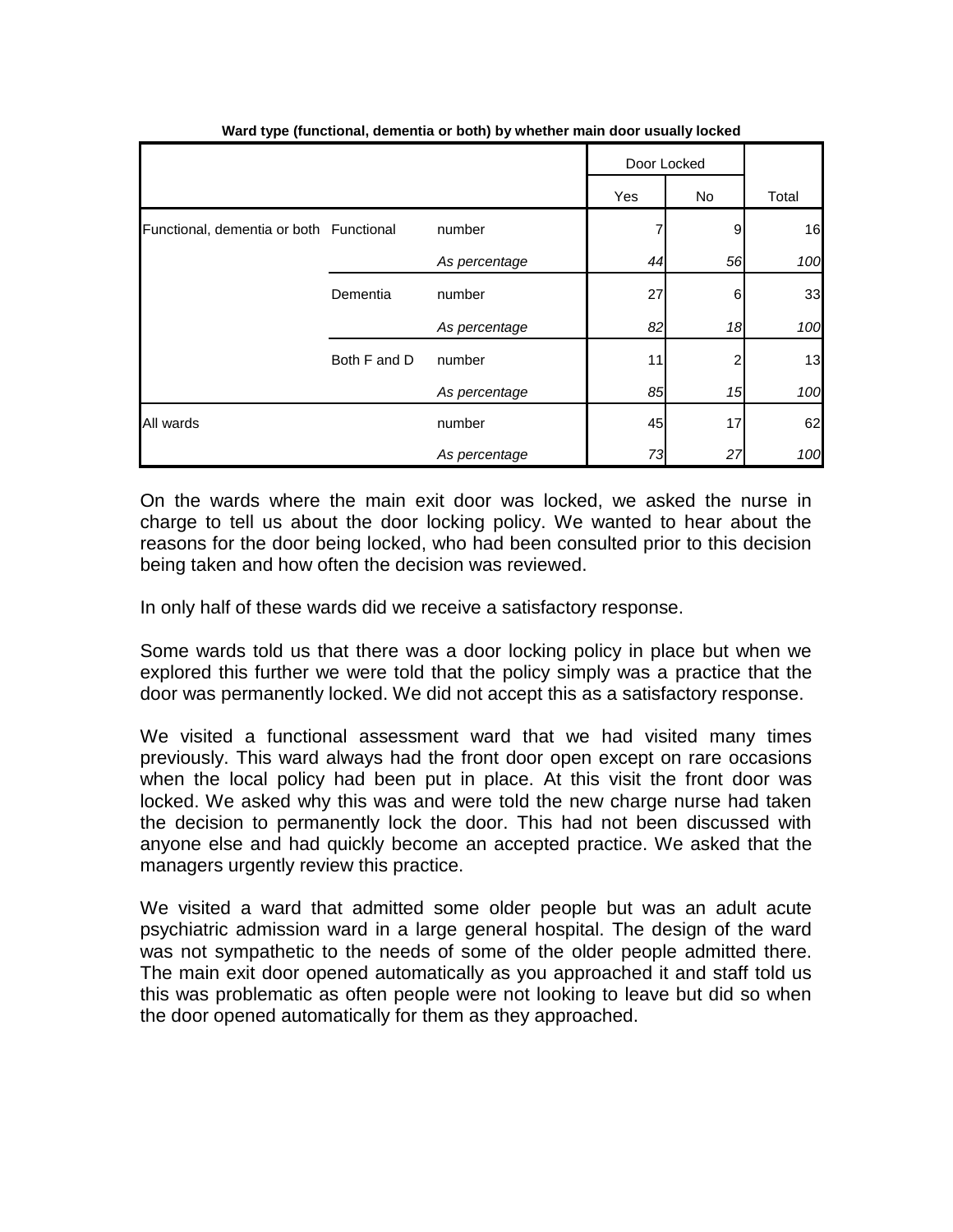## **Good practice example**

At St John"s hospital the mixed functional and dementia assessment ward has introduced a swipe card system for the main exit door. Following a risk assessment, anyone who can use these cards is given one so they can freely exit the ward.

- **All assessment wards for older people must, if the door is either permanently or temporarily locked, have a policy in place for locking the door. This policy should include a statement as to the reason for this and a clear monitoring and review process. It must also address the rights of people who are not detained under mental health legislation.**
- **People who want to leave the ward and who are able to do so should not have unnecessary barriers put in their way.**
- **The use of technology can help minimise the limits on a person's personal freedom and its use should be considered.**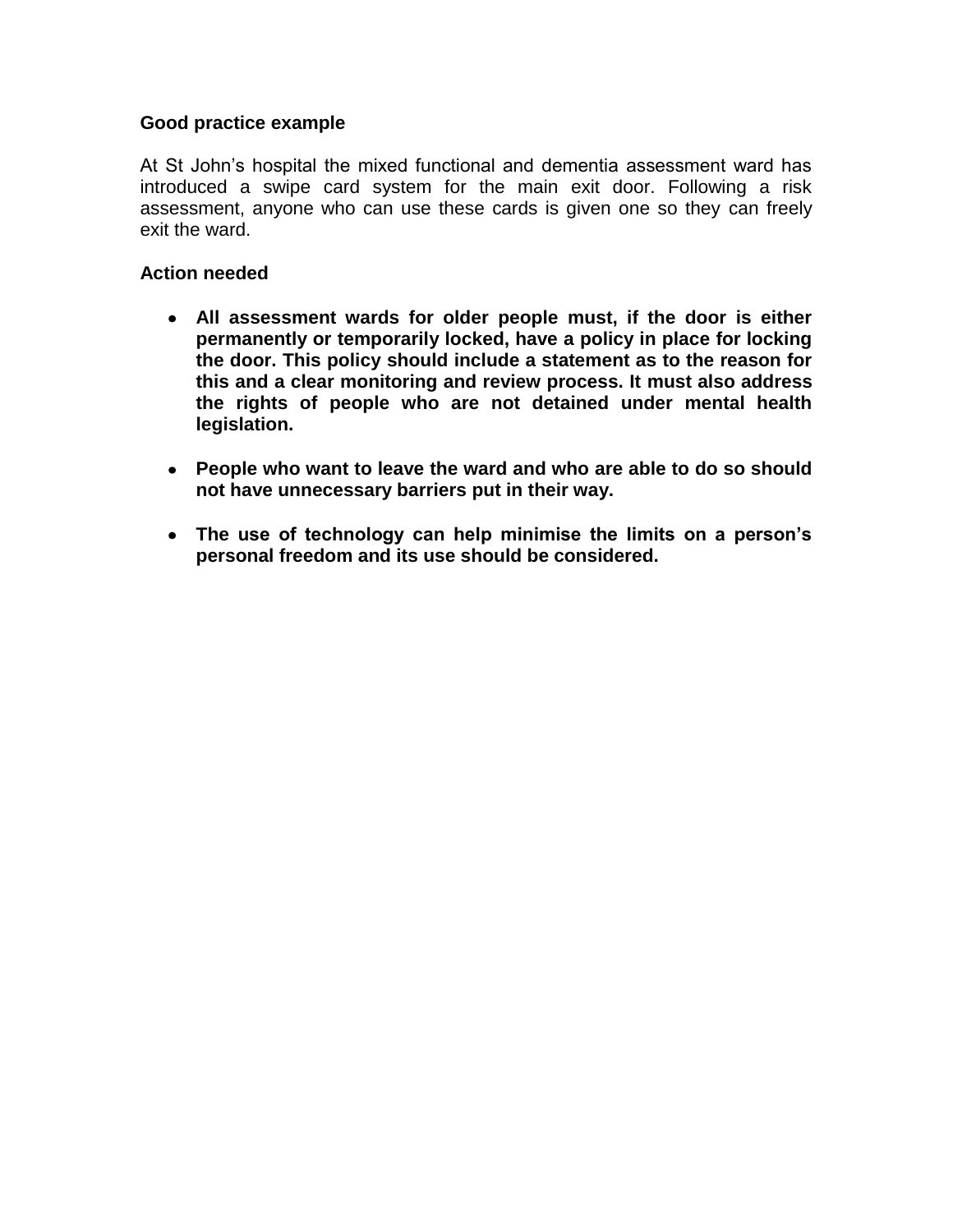## <span id="page-9-0"></span>**CONSENT TO TREATMENT**

## **KEY MESSAGE**

**People who lack capacity to consent to medical treatment should receive treatment that is in line with the law and have their capacity to consent regularly reviewed.**

## **Why we are interested in consent to treatment***.*

People should receive medical treatment that is in line with the law. From the visits we carry out to hospitals, care homes and in people"s own homes we know that often this is not happening. If people are not able to consent to their own medical treatment then hospitals should use the law properly to safeguard them. For people unable to give valid consent, their treatment must comply with the Adults with Incapacity (Scotland) Act 2000(AWIA) and part 16 of the Mental Health (Care and Treatment) (Scotland) Act 2003 where indicated.

## **What we expect to find**

Part 5 of the AWIA gives a general authority to treat a person who is incapable of consenting once a certificate of incapacity has been issued. For people who require them, we would expect to find Section 47 AWIA (certificates of incapacity) in place and an attached treatment plan for people requiring multiple or complex healthcare interventions.

## **What we found.**

We found incomplete compliance with Part 5 of the Act.

We reviewed the individual case records of people that we thought required a Section 47 certificate. We based our judgement on who needed a certificate by talking to the person, the nursing staff and reviewing the care file.

Of the people we identified as needing a Section 47 certificate, we found about a third of the people seen in dementia assessment wards and functional assessment wards were without appropriate Section 47 certificates. In combined assessment wards the proportion without Section 47s where needed was much higher, at nearly two-thirds.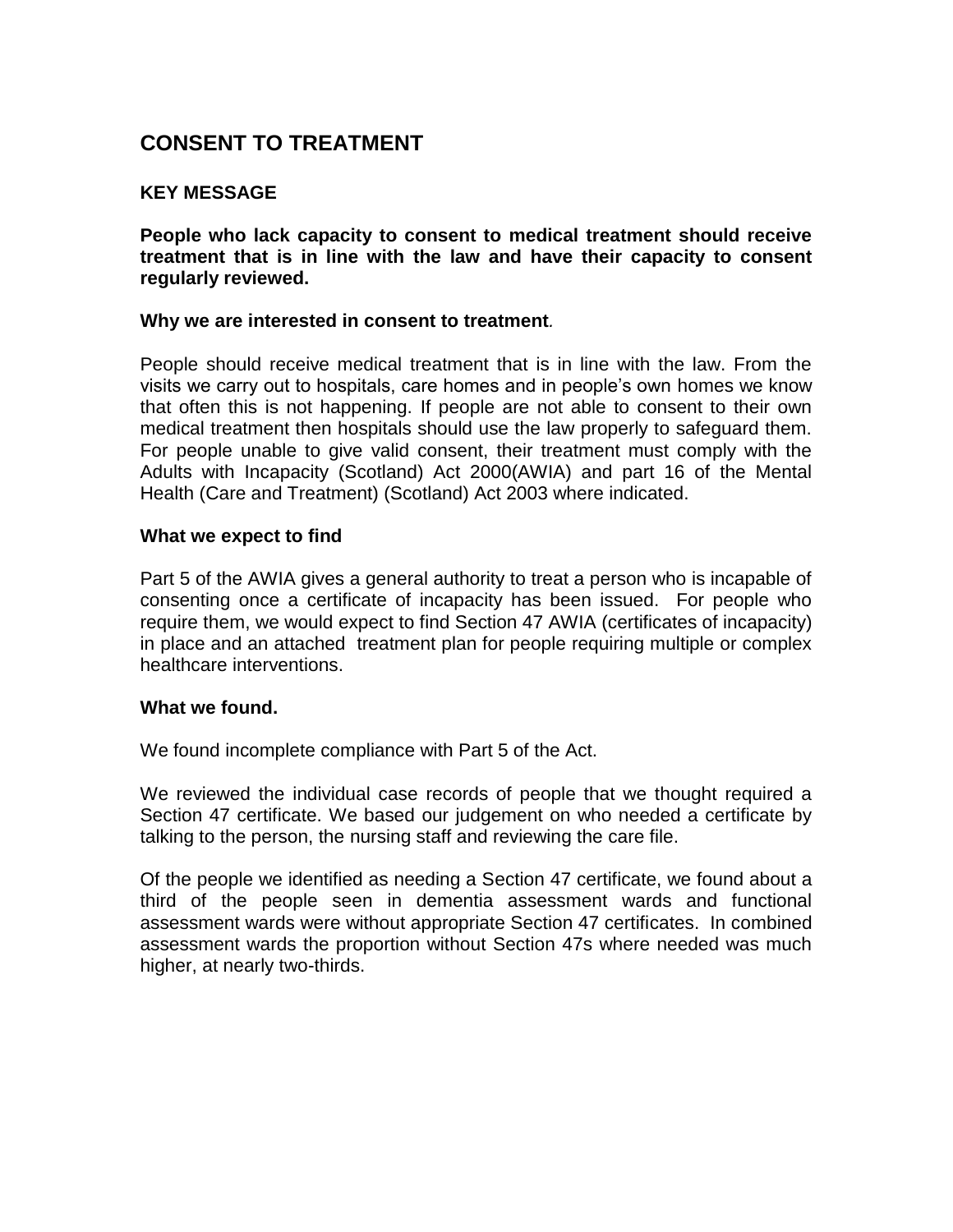- **All assessment wards for older people must have procedures in place to assess and review people's capacity to consent to treatment and to ensure completion of appropriate legal certificates when required.**
- **Assessment of capacity to consent to medical treatment should be carried out at the point of admission. Capacity to consent to medical treatment must be assessed as a matter of course and be subject to regular review**
- **NHS Boards should regularly audit compliance with Part 5 of the Act**
- **All wards should have access to Part 5 AWIA Code of practice and General Medical Council "Consent Guidance: Patients and doctors making decisions together".**
- **All wards should make available the information leaflet "Caring and consent, information for carers".**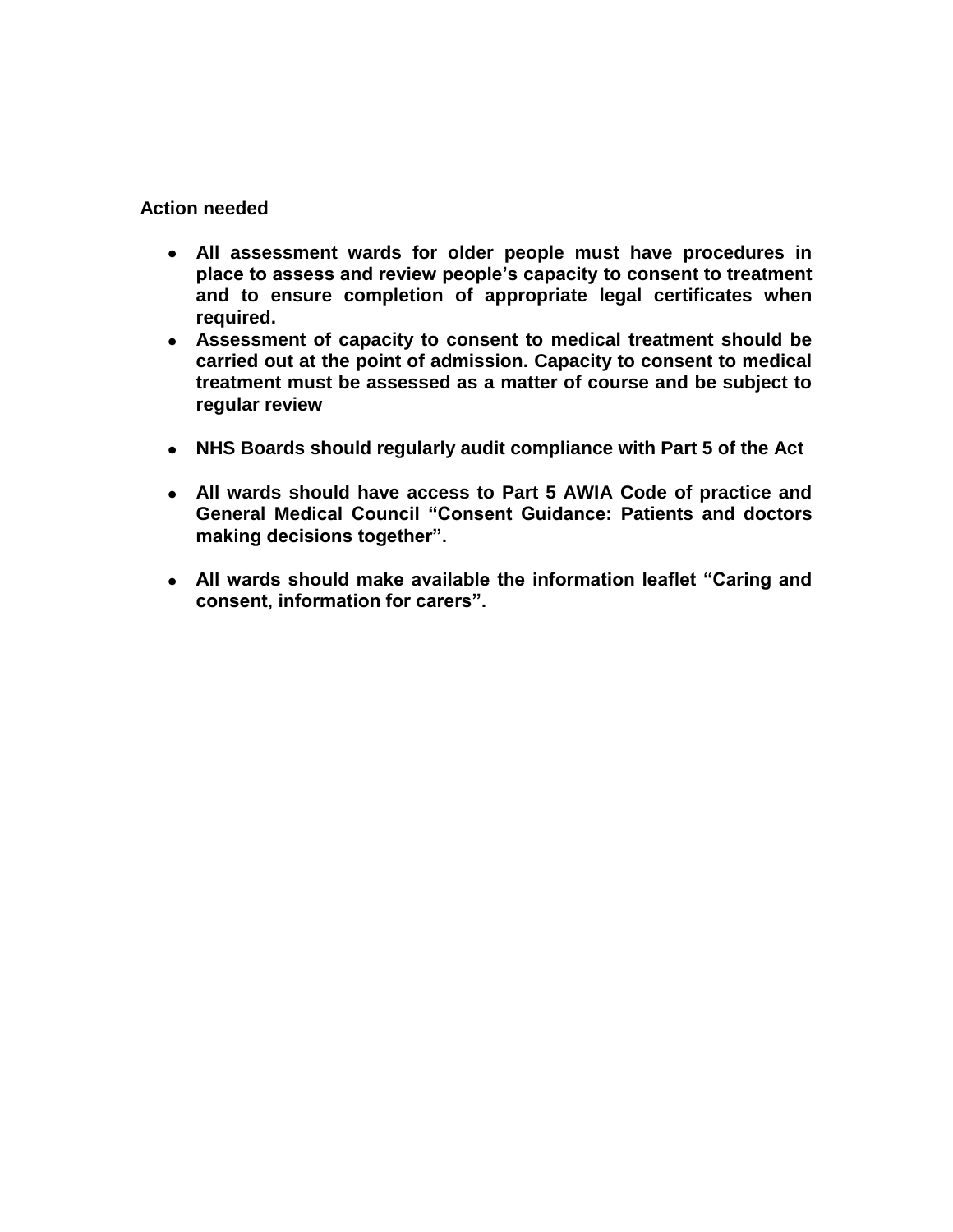## <span id="page-11-0"></span>**RIGHT OF ACCESS TO ADVOCACY**

## **KEY MESSAGE**

**The right of access to advocacy extends to everyone with a mental disorder, not just to those subject to compulsory treatment under mental health law.**

## **Why we are interested in advocacy**

The Mental Health (Care and Treatment) (Scotland) Act 2003 introduced the right of access to independent advocacy services for all people with a mental disorder. We were interested to find out how easy it was for people to access independent advocacy and if advocacy was being used regularly in wards for older people.

## **What we would expect to find**

All relevant staff should know about the right to independent advocacy and its role, the legal requirements relating to independent advocacy under the act.

We expect to find evidence that people have been informed of their right to an independent advocate and that people with impaired capacity are given help to engage with an advocate. This should happen for all people, not just people who are detained.

## **What we found**

We found that just over half of people seen in functional assessment wards had been told about advocacy and this had been entered into their care file. This compares with just under half of those seen in dementia assessment wards and combined wards. We based our decision upon whether someone had been informed about advocacy by asking them and/or looking at care files to see if this had been recorded.

## *Circles Advocacy is on site. Response time is very good and there is a specialist older people advocacy worker, really helpful. Royal Edinburgh Hospital.*

We found that informal patients are much less likely to have been informed about advocacy than patients who are in hospital on a compulsory basis. We heard from staff that in some areas local advocacy services were only able to work with people who needed their help with mental health Act matters.

Most wards we visited had promotional materials for the local advocacy service displayed, but quite often individual patients and their relatives were unsure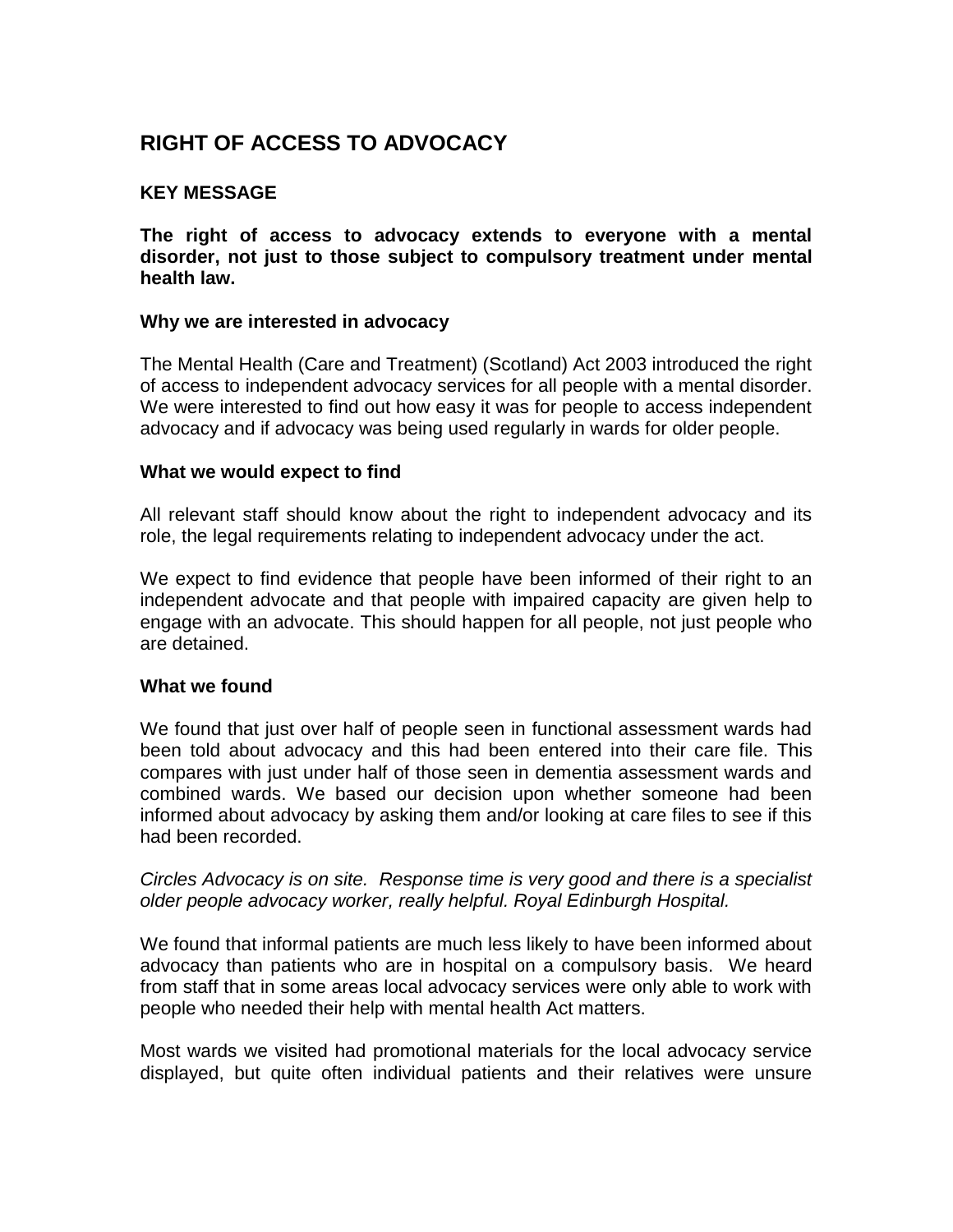about what advocacy was. We feel it is important to supplement these general advertisements with specific information for individuals.

We also heard from staff who said that they would only refer someone to the advocacy service if there were no involved relatives. This is not consistent with the right of individual access and suggests a misunderstanding of the role of independent advocacy in individual care and treatment.

- **All older people in assessment wards must be individually informed of their right to independent advocacy. Where people lack capacity, staff should do their best to help them exercise that right.**
- **Advocacy services should be available to everyone with a mental disorder, not just those detained in hospital under the mental health Act.**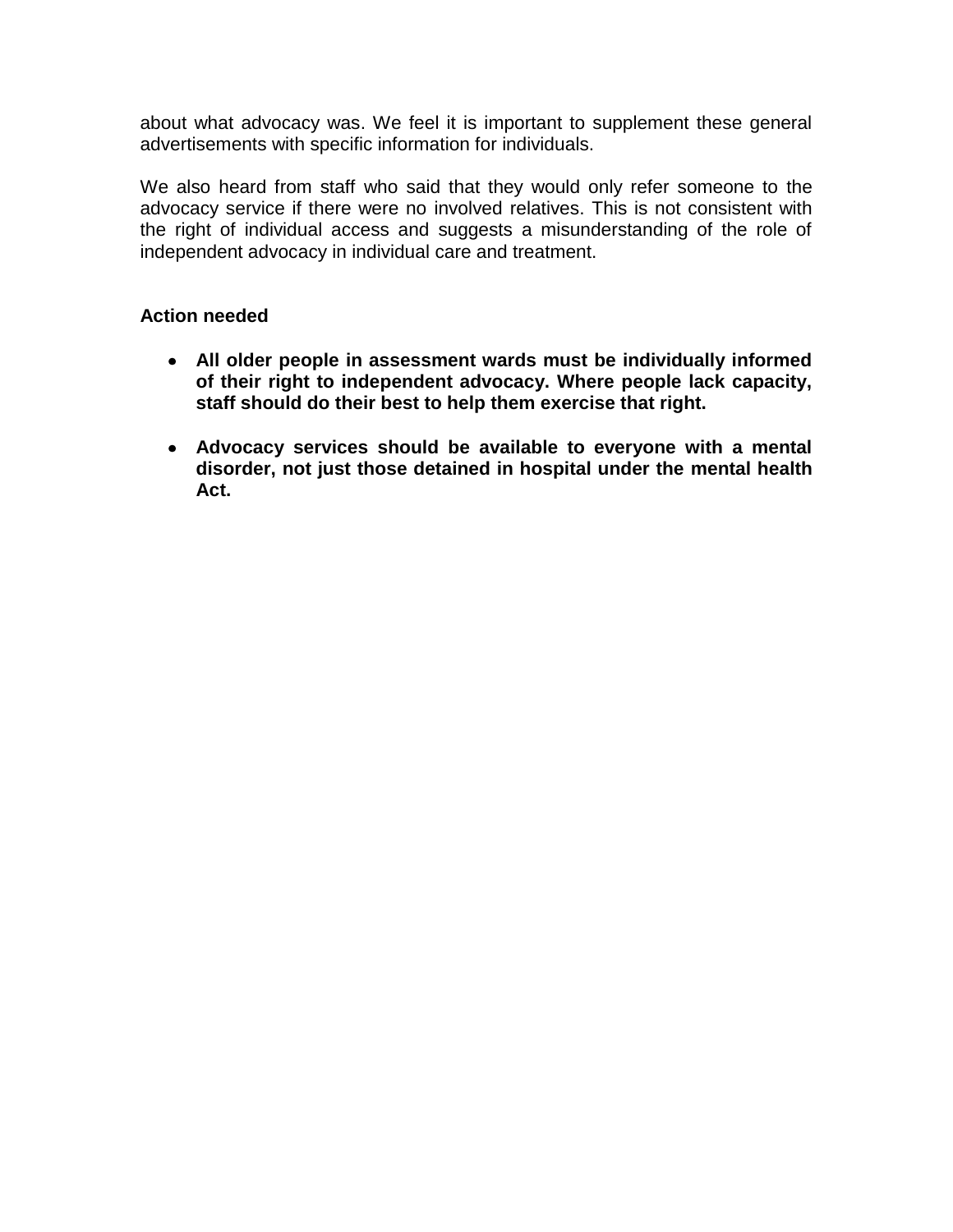## <span id="page-13-0"></span>**STAFF UNDERSTANDING OF PART 2 AND PART 6 OF THE ADULTS WITH INCAPACITY SCOTLAND ACT 2000**

## **KEY MESSAGE**

**Staff must be aware of and understand the provisions of Parts 2 and 6 of the AWI Act, in particular the need to consult with welfare guardians and attorneys.**

## **What we would expect to find**

We expect hospital staff to follow the principles of the Adults with Incapacity (Scotland) Act 2000 and that they should know about the parts of the Act that people they care for may be subject to.

#### **What we found**

In all wards we visited we asked about the number of people who were subject to guardianship and if staff knew who the guardian was and their powers.

Whilst most staff were able to tell us who was subject to Guardianship or where an application had been made, their understanding of what this meant was variable. Staff were often unclear about who the Guardian was, the difference between a Guardian and someone with Power of Attorney and whether they had welfare and/or financial powers.

We think that in an assessment unit where plans will be made about a persons future care needs, it is vital staff know and understand the AWI Act and its implications.

- **Anyone subject to the provisions of the AWI Act should have this information clearly recorded on their profile sheet.**
- **Staff should be aware of and receive training in the provisions of the Act that relate to the people they care for.**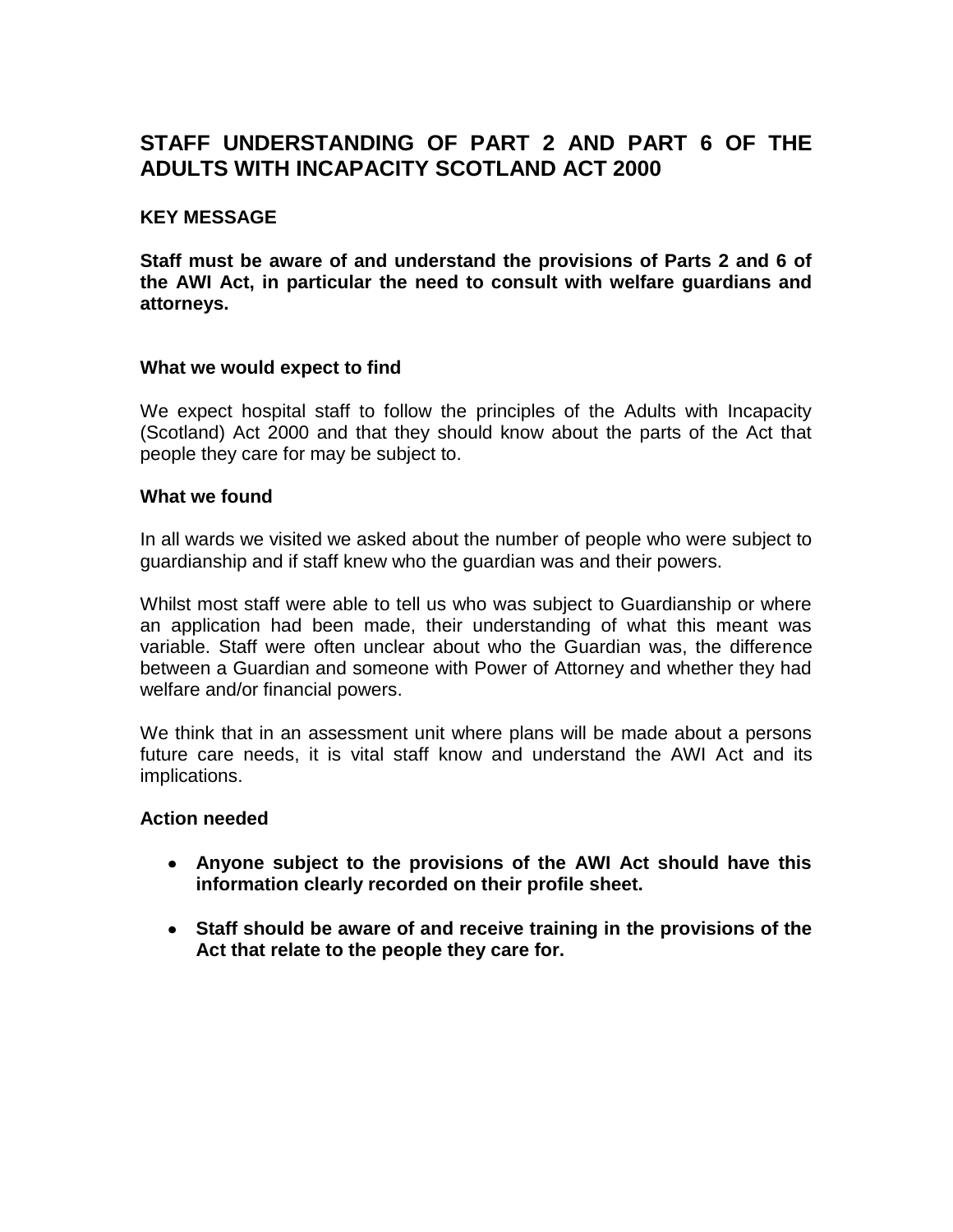## <span id="page-14-0"></span>**FOOD AND DRINK**

## **KEY MESSAGE**

**Food and drink must be available, easily accessible and of good nutritional quality. People should receive the level of assistance they need to make the most of the social and therapeutic opportunities that mealtimes provide.**

## **Why we are interested in food and drink**

As well as looking at the environment where meals were served we also asked staff about access to food and fluid and the assistance available to people. (We say more about the environment in dining areas later in this report).

We asked these questions because many concerns have been brought to our attention, and to the attention of the Scottish Public Services Ombudsman, about older people not having adequate food, fluid and nutrition whilst in hospital. The Scottish Government launched in 2008 their Food, Fluid and Nutrition programme and NHS Quality Improvement Scotland have in place clinical standards for food, fluid and nutritional care in hospitals.

## **What we would expect to find**

We would expect that people would be able to easily access the food and drink they need and receive the level of assistance they need to ensure a healthy diet whilst in hospital.

## **What we found**

On all wards we visited we observed the lunchtime meal serving.

We found that the overwhelming majority had a protected meal time system in place. This means that there are periods of time on a hospital ward when all non urgent clinical activity is stopped. During these times people are able to eat without being interrupted and staff can offer assistance. Everyone we spoke to told us that they think protected mealtimes are a very good idea and appear to be working well. We did though find differences in how strictly the practice is followed.

One nurse told us that in protected meal times

*"Staff time is focused on the patients, we have quite a few people with depression where food intake can be a problem and staff have time to ensure they eat".*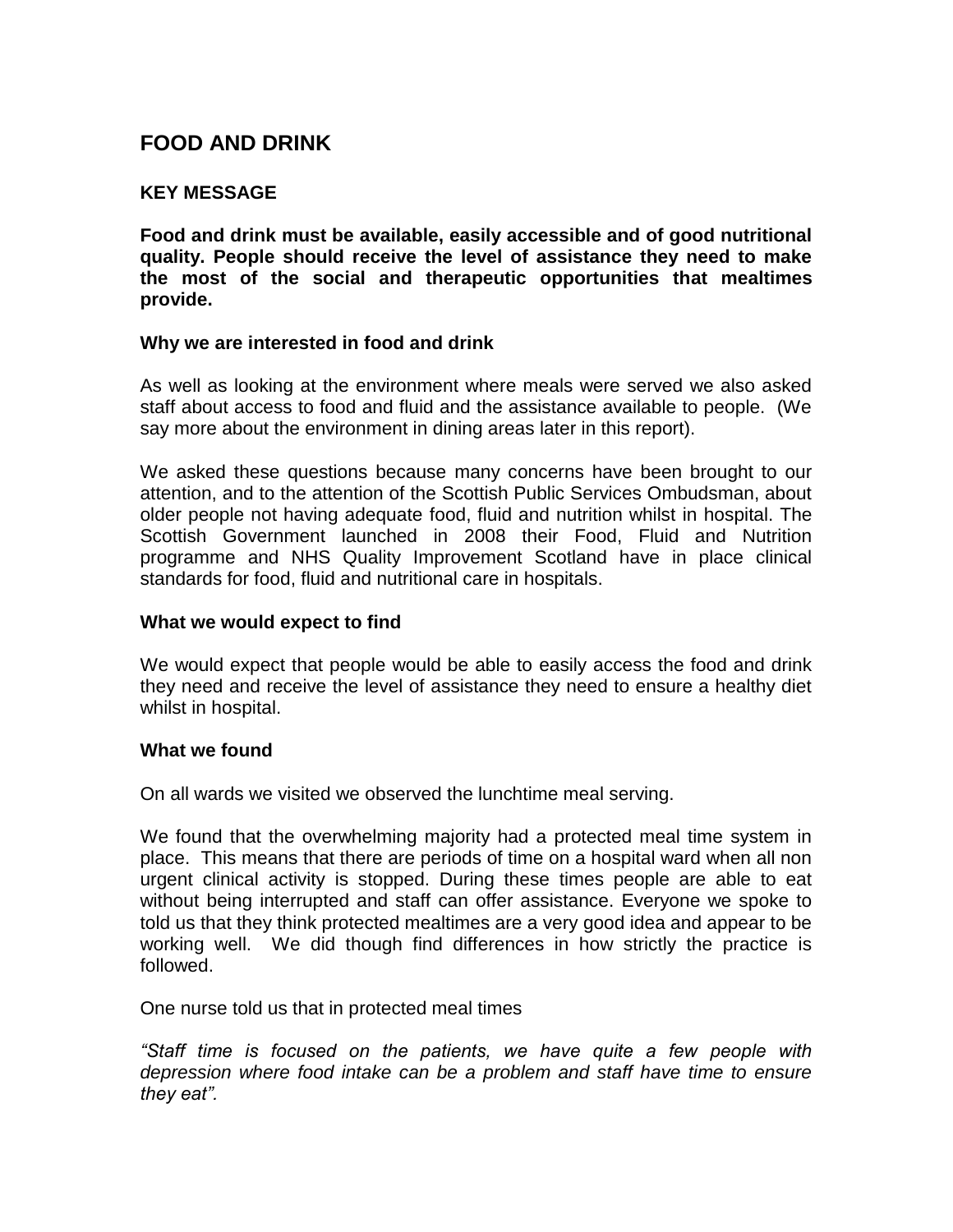We visited some wards where although there was a protected meal time system in place, staff told us that this didn"t work and the usual ward routine continued around the meal time. Nursing staff did comment that they found medical staff were most likely not to comply with protected time requirements.

We also asked nursing staff if they felt they had enough time and staff at mealtimes to ensure everyone was able to get the assistance they needed. The majority of nursing staff answered that they thought they had adequate staff on duty at mealtimes and always ensured that a trained member of staff was involved in the mealtime.

One of our visitors who observed a lunch serving commented

"*Meal time very hectic, nurse standing to feed someone in a wheelchair who then had two different members of staff for each course. Everybody had plastic bibs on regardless of whether they needed it".*

## Another visitor observed

*"One lady was sitting not eating her food, a plate of meat and potatoes; everyone else was on their pudding so it was likely that her food was cold. She appeared agitated but was ignoring her food. I prompted her that her lunch was there. She attempted to eat with the knife but she needed some help to recognise the fork. At this time there were two nursing staff standing at the food trolley that had not up to this point thought to intervene"*

In addition to looking at the dining areas, we asked nursing staff about the catering arrangements and in particular facilities for people to make drinks and snacks at any time of the day or night. We think that it is important for people to maintain their everyday skills wherever possible while in hospital.

Under half of the wards visited had facilities to make snacks at any time. In eighteen wards we found that drinking water was not easily accessible to people: they would need to ask staff to fetch a drink for them or wait to be offered it.

In one hospital we found a water fountain but it was in the dining room which was locked for large parts of the day.

It is not acceptable that in 18 of the sites we visited patients did not have easy access to drinking water. This was usually because the main kitchen area was locked and patients and visitors would have to ask staff to open this for them and then help them to get what they wanted.

In one new PFI (private finance initiative) hospital the meals are served with up to three courses already placed on one tray. Staff thought it was confusing for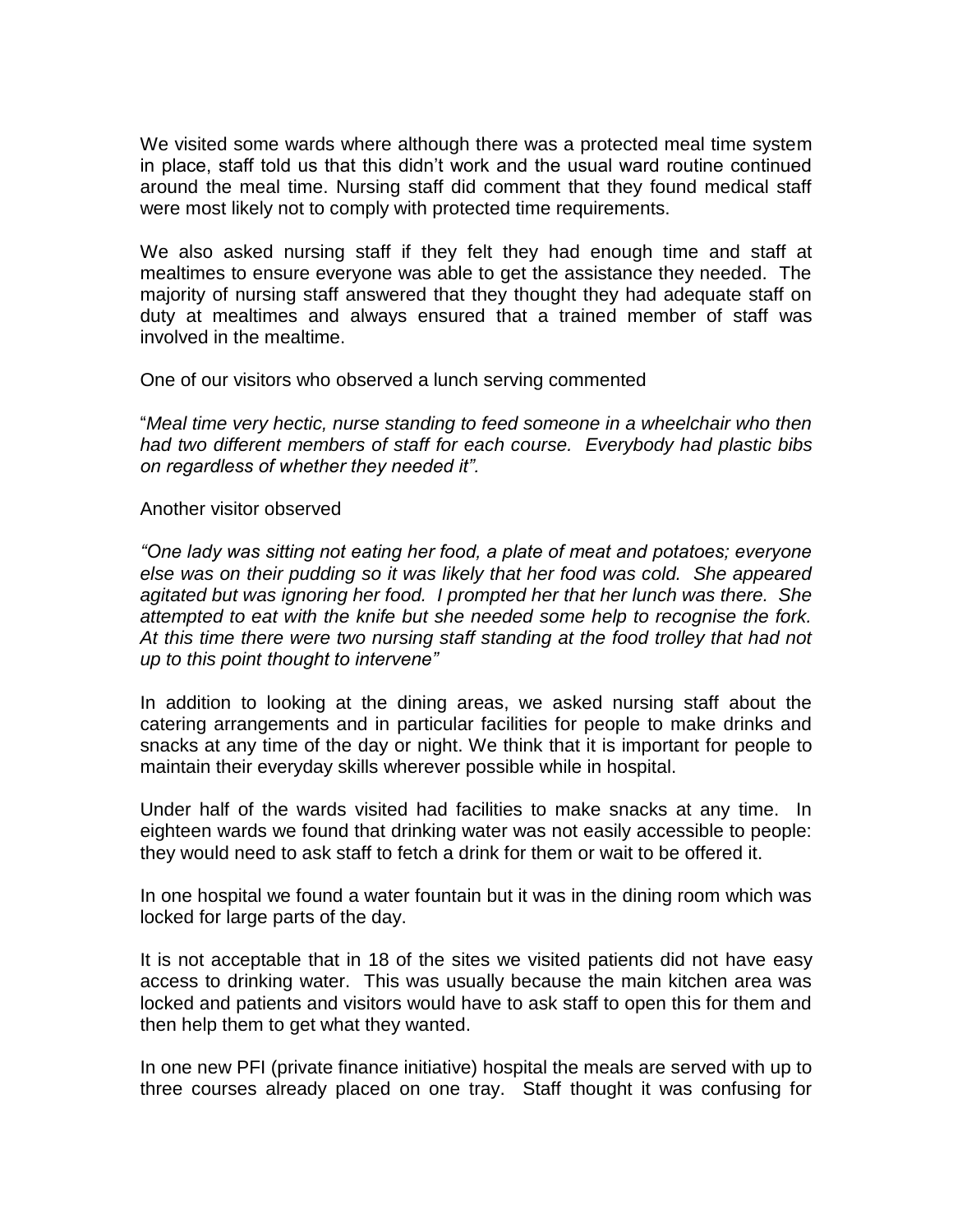some people to have all the courses served like this and also that there are a lot of issues with food, but they are "stuck" with the catering contract.

We also asked about access to a dietician and were told overwhelmingly that it was quick and easy to refer and get access to a dietician. Only one ward we visited reported a problem with this and we brought this to the attention of the managers.

- **All assessment wards for older people must try to ensure that people enjoy the dining experience and that they are given individual assistance that meets their individual needs.**
- **All older people in assessment wards must have easy access to drinking water. This is particularly important for older people who are prone to dehydration**.
- **Staff need to promote independent living skills. Limiting access to facilities and support for making drinks and snacks interferes with independent, everyday living skills and wards must improve access to these.**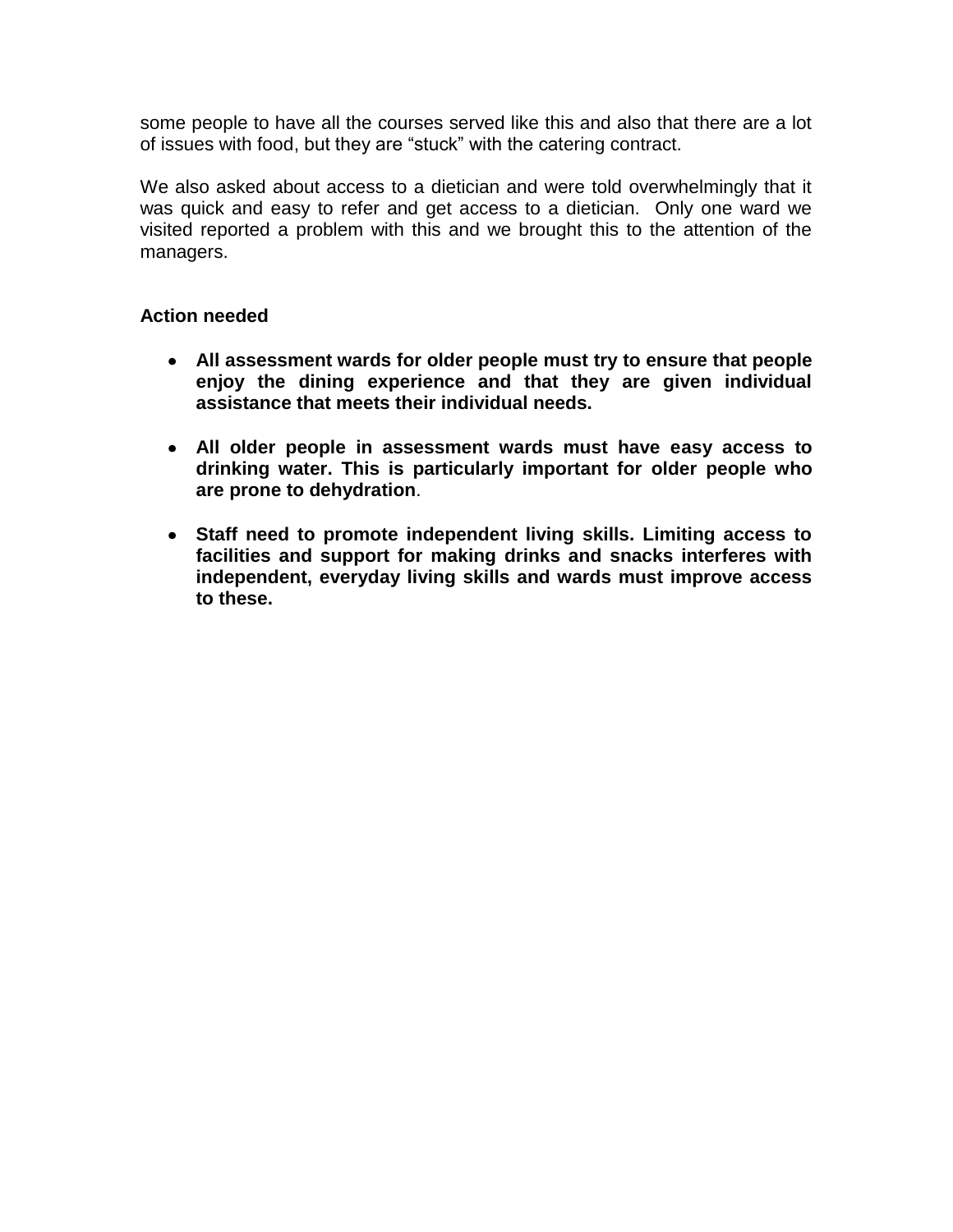# <span id="page-17-0"></span>**SECTION TWO**

## <span id="page-17-1"></span>**PROVISION OF THERAPEUTIC ACTIVITY AND RESPECT FOR INDIVIDUALITY**

## **KEY MESSAGE**

**Assessment wards must provide opportunities for stimulation through physical and therapeutic activities in and outside the ward which suit the individual's needs preferences and capacities. The main considerations when selecting and providing activities are knowing the person and matching the activity to the person's level of ability and interests.**

## <span id="page-17-2"></span>**PROVISION OF THERAPEUTIC ACTIVITY AND THE ACTIVITY CULTURE**

Activity is essential to an individual"s health and wellbeing. It has the potential to restore, maintain and improve physical and mental health. Our individual personality, life history, interests, values and beliefs influence our choice of activity. In short, what we do says a lot about who we are.

If an individual experiences disruption of daily routines, or has access to only a limited range of activities, physical and psychological health will suffer.

## **Why we are interested in this**

Although the ability to perform basic activities is important, the need to enable social engagement and purposeful activity are key to encouraging a sense of self worth and well-being. Staff with the relevant knowledge and skills to provide appropriate activities can enrich the relationships within the ward to keep the activity culture vibrant and alive.

## **What we would expect to find**

We would expect all staff to share responsibility for ensuring there is a culture that promotes and includes activity for individuals in all aspects of their daily life. We would expect individuals to be free to engage in personal and social activities of their choice in a relaxed and friendly environment.

We would expect the range of activities for each individual to reflect their choice, their social, cultural and religious preferences, and to be available at frequent and regular intervals throughout the week.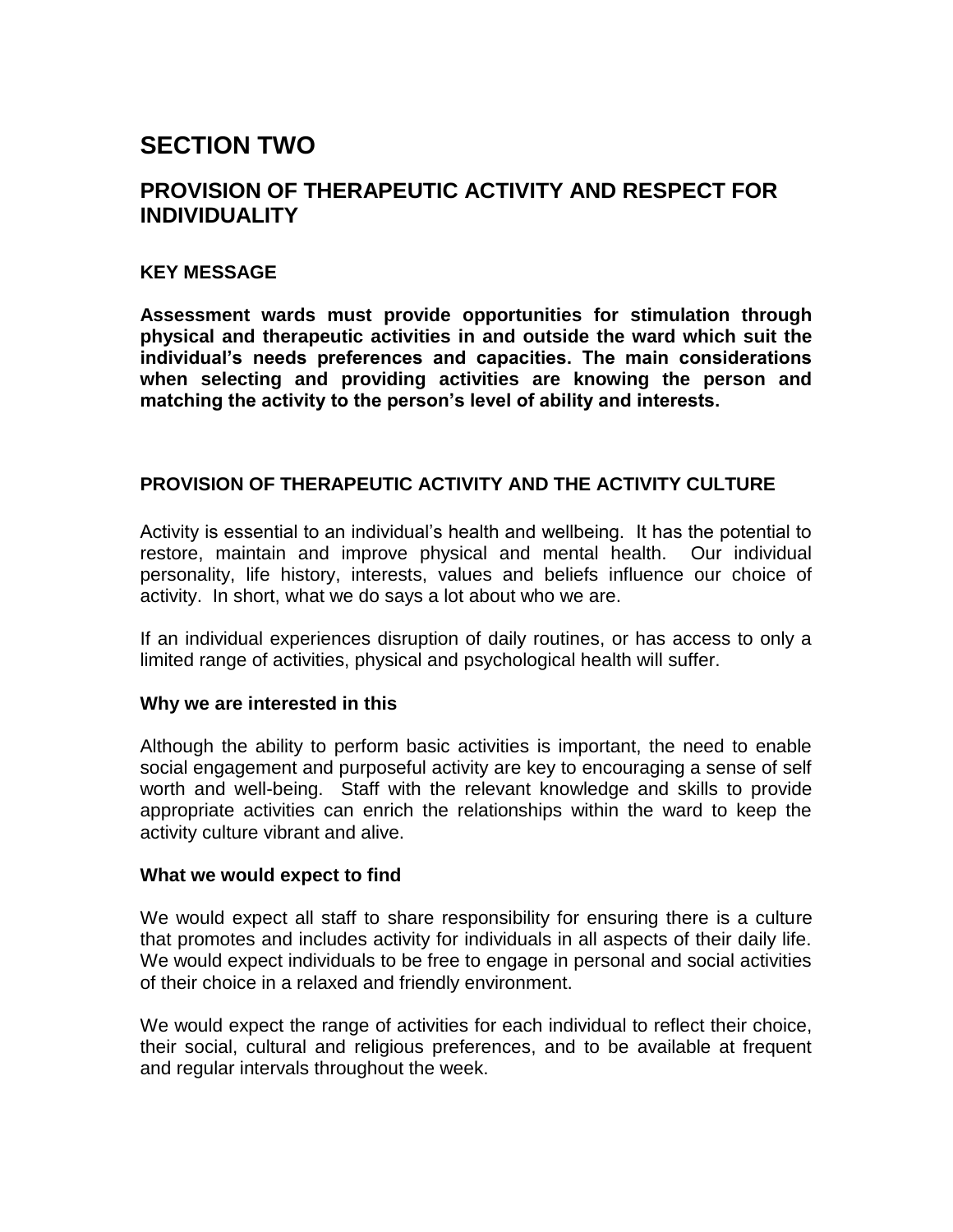We would expect there to be sufficient financial and other resources, such as transport, equipment, materials, training and facilities, and effective use of the available environment and local community. We would expect that people are supported to participate in activities of their choice.

We would expect the need for "quiet time" and quiet space to be recognised and respected.

## **What we found**

In wards where there was an activity culture, we saw individuals participating in a variety of leisure and daily interests that reflected their hobbies and interests that matched their level of ability.

Activities we found took many forms such as:

**Daily living activities** e.g. washing, dressing, managing medicines, eating, laundry, snack/meal preparation, budgeting, taking buses and taxis, going out to the shops and meeting friends for coffee.

**Health and wellbeing activities** used to address individuals cognitive, sensory and physical needs e.g. singing and playing musical instruments, dance classes, reminiscence groups, crosswords, quizzes, baking, art, crafts, therapets, snoezellen, massage, walking, swimming and gentle keep fit.

**Lifestyle management activities** including learning how to live with depression, anxiety management, healthy eating, smoking cessation, community education and leisure activities.

**Person centred activities** to improve the quality of the individual's life e.g. staff taking the time to sit and chat socially on a one to one or small group basis with individual patients and carers, facilitating patients to visit spouses who may also be in hospital or a care home or have transport difficulties, ward visits by relatives, friends, neighbours, outings to local parks, museums and the cinema, going to watch football, eating takeaways, the provision for "quiet" time and privacy.

Wards with a culture of activity provision supported individuals to do these things throughout the whole day, not just the organised groups in traditional activity programmes. This culture was underpinned by regular meetings between the patients and staff to plan the week"s activities.

Some wards had developed meaningful social and community connections for individuals through the introduction of volunteers, befriending services, local churches, artists and musical groups visiting the ward throughout the day, in the evenings and at weekends.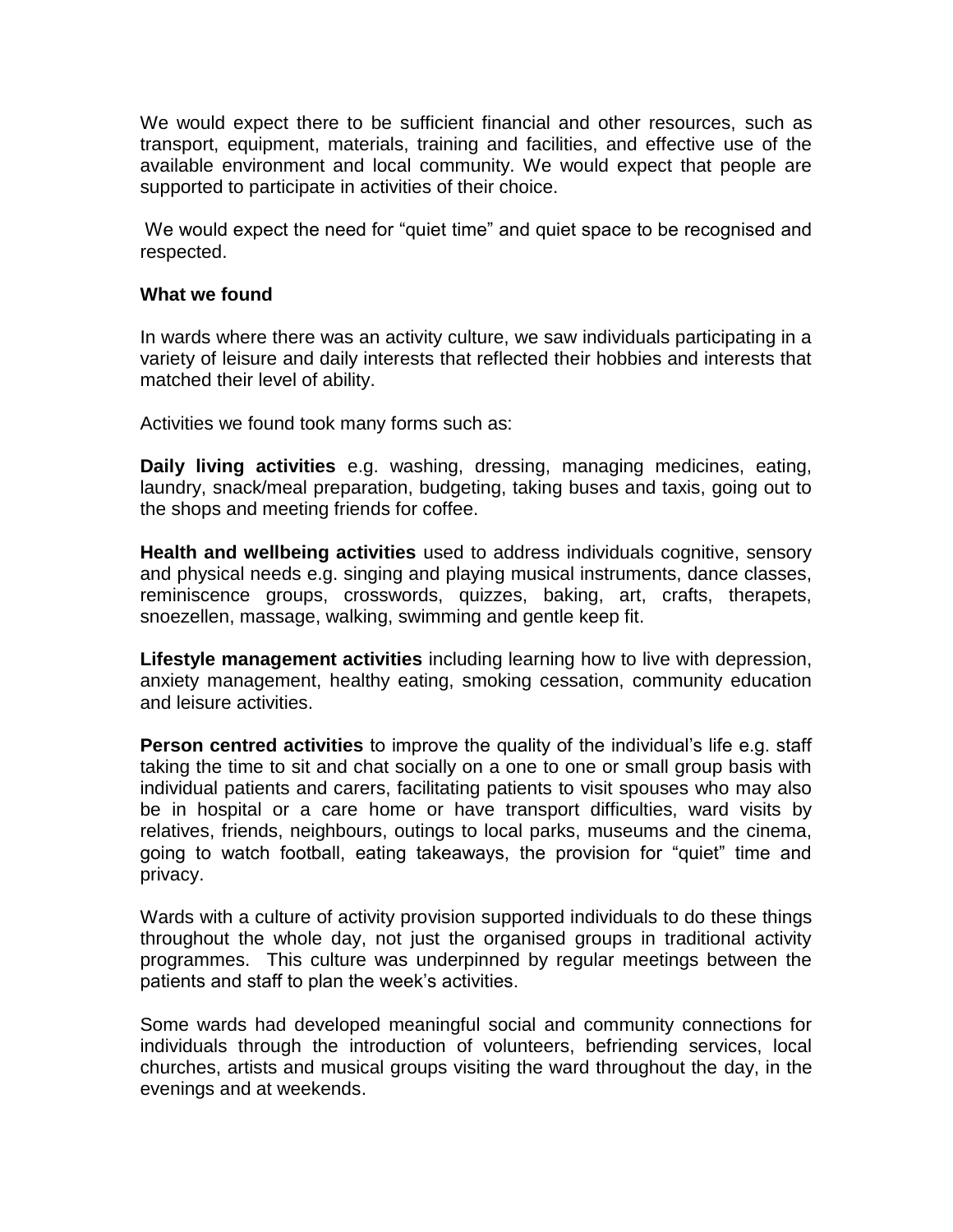However our visitors came across many missed opportunities to use activities therapeutically for the benefit of the individual. On meeting one individual and reading the last review in her case file, a visitor commented,

*"This lady's mental health has improved but she remains physically frail. There is no mention to even suggest that activities of any sort have been considered, let alone been offered and adapted to meet her capabilities."*

Individuals told visitors: "*The only activity on offer is relaxation – every morning. That is it!"* 

*"I enjoy painting water colours. I spend a lot of time doing that at home. I was told by staff that they don't do water colours on the ward."*

*"There isn't much going on in the ward. It all depends on who is on duty."*

One visitor observed a lady playing dominoes with staff on the day of our visit. At interview she told the visitor that she did not like dominoes yet felt pressurised by staff to participate. On examining this lady"s care file, the visitor found this lady"s dislike for dominoes documented. The visitor highlighted this anomaly to a member of staff who did not appear to take this matter seriously and was dismissive of the individual"s activity preferences. The individual told the visitor she felt fed up and frustrated.

Visitors spoke to some staff who believed that individuals were not interested in taking part in activities. In one ward, a gentleman repeatedly told staff that there was nothing wrong with him and at his age he didn"t want to do anything. There was very little in the way of planned activity on the ward. The visitor gained no sense from staff that their lack of knowledge about his past and current hobbies and interests, the poor activity provision on the ward generally and the gentleman"s refusal, and lack of motivation, to do anything could be clinically important in terms of his assessment, treatment and preparation for moving beyond the ward setting.

We found the consistency of staffing and frequency of activity provision to be easily sacrificed when the wards were busy. Variable staffing levels and lack of access to other disciplines like Occupational Therapy were also cited by staff as undermining the therapeutic value of activity in preparing people for life beyond the admission ward setting.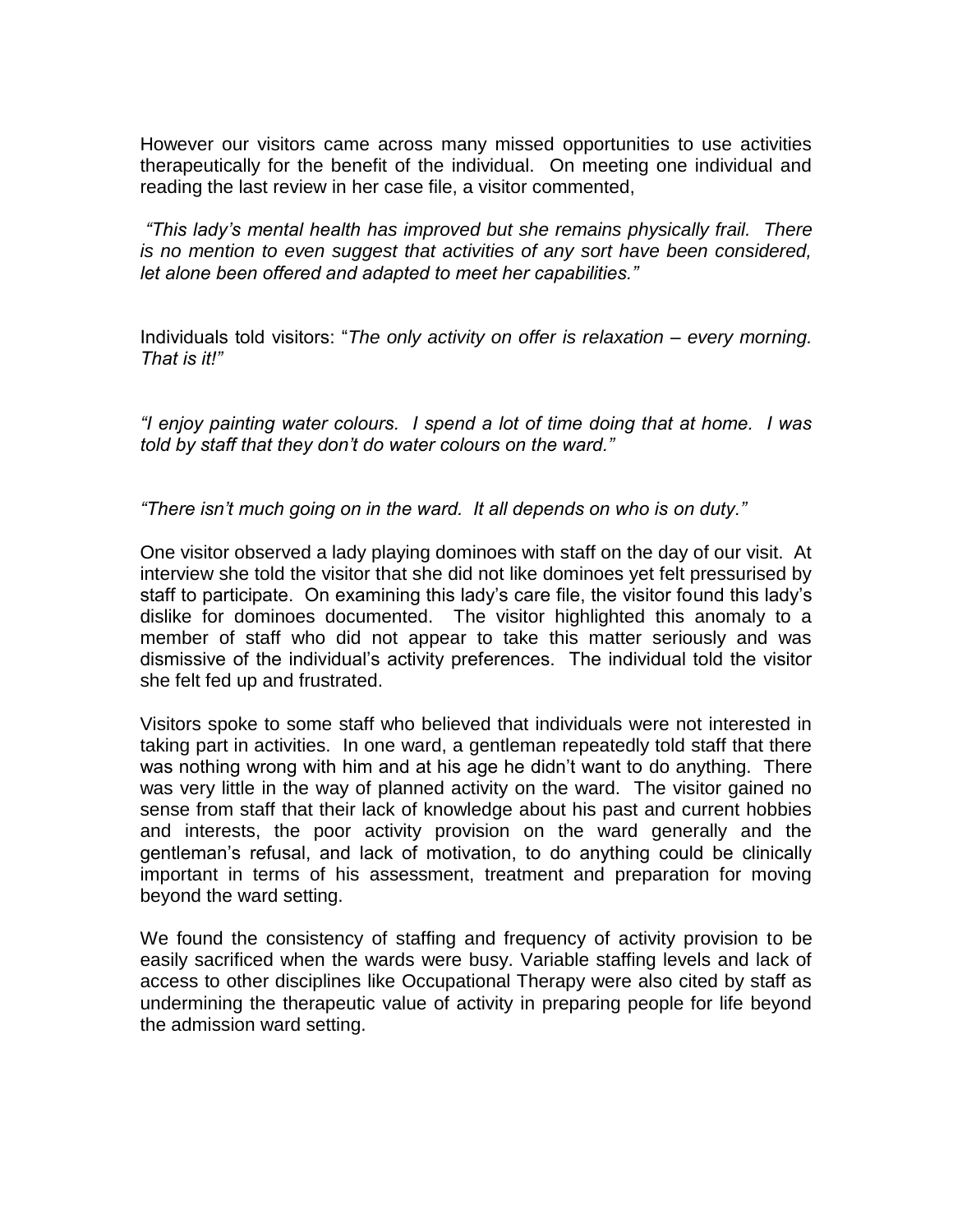## **Good practice**

One individual spoke very highly of the staff saying that when he was admitted to the assessment ward he didn"t feel like speaking to anyone or participating in anything. The staff supported him through this difficult time providing him with a variety of his favourite reading materials which he felt helped his concentration. They also spent time with him, *"just being around".* As he began to feel better he took them up on the offer of walks around the hospital grounds ….*"Before I was admitted I hadn't been going out at all. The opportunity to get outside really boosted my confidence."*

- **All assessment wards for older people must provide a range of activities that enable people to maintain independent living skills, social engagement and purposeful activity.**
- **All older people in assessment wards must have support to access indoor and outdoor recreational space.**
- **Staff should receive appropriate training about person centred care, communication skills and the selection and provision of appropriate activities for older people.**
- **There should be sufficient financial and other resources, such as equipment, materials, training and facilities, and effective use of the available environment and local community to provide a range of activities.**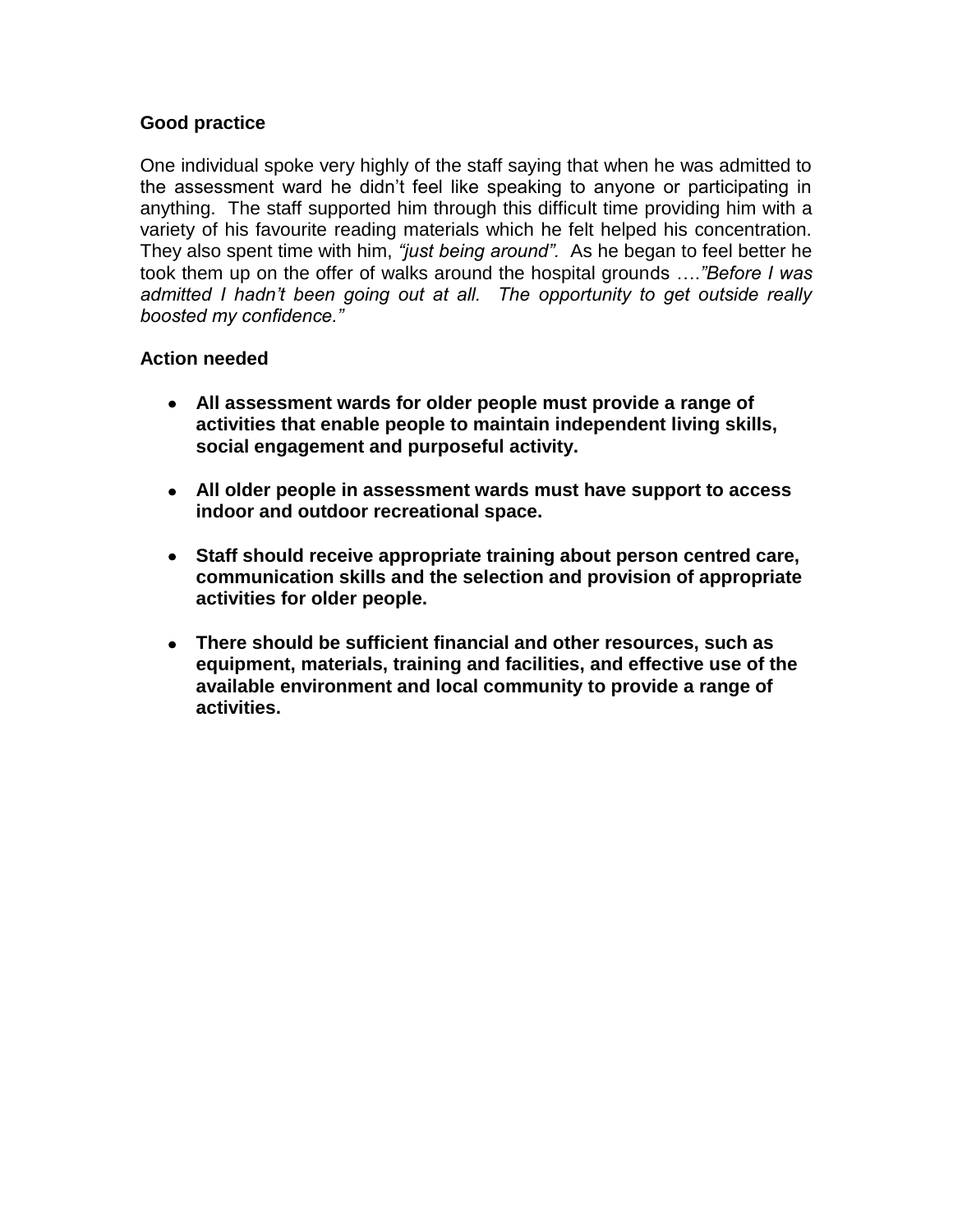## <span id="page-21-0"></span>**PART TWO**

## **Care planning and participation**

## **Why we are interested in care planning and participation.**

Recognising the importance of activity and the need for individuals to be included, regardless of their impairments, is essential when encouraging individuals" participation and social interaction.

Recording and using information about an individual"s life history is important when including activity in the care planning process. To achieve a positive outcome with planned activity, biographical knowledge combined with information about the individual"s current strengths, expectations, wishes and needs is required.

The aim is always to assist the person to function as independently as possible

## **What we would expect to find**

We would expect a good activity plan to be created, followed, reviewed and updated to accurately reflect the individual"s needs. As well as reviewing the suitability and adaptability of activities, we would expect important information to be collected about the individual"s satisfaction with regard to activity provision. Most importantly we would expect to see the activity plan integrated into the individual"s care plan.

## **What we found**

From examining individual"s case files and observing the activity culture, the visitors found wide variations in the quality and quantity of recorded information about the activity and social needs of individuals. At one end of the spectrum this comprised no involvement of the individual, relatives or carers, no record of individual"s likes/dislikes, hobbies and interests and therefore no mention of how activities could be used in addressing identified needs in the care plan. One carer stated he had never been consulted by any member of staff about his wife"s interests or preferred activities, or even just about her in general. The visitor noted,

*"There is no documented evidence to show that meaningful activities are embedded in this lady's daily routines and how they could be used to treat her anxiety and depression."*

A son told a visitor that in his opinion, his mother was still experiencing a huge sense of loss following the death of her husband a few years previous. The loss had had a significant impact on her wellbeing and day to day functioning yet no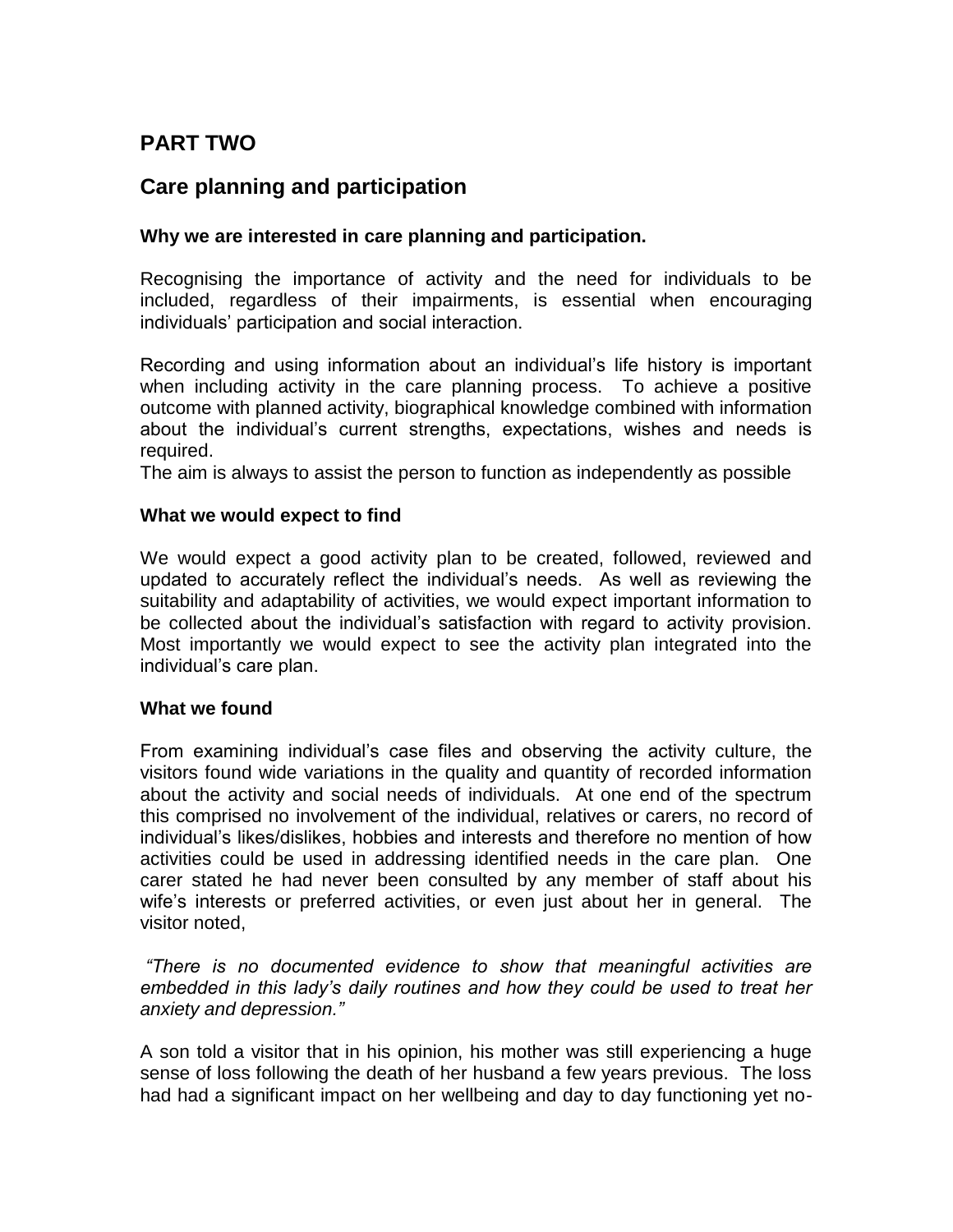one seemed to be offering her counselling, or indeed any activities, which might help her to cope prior to and since her admission.

At the other end of the spectrum we saw care planning informed by personal history profiling with input from family and carers to identify the individual"s activity choices and preferences.

We found examples of individual's activity preferences being recorded, we witnessed staff consistently engaging with individuals through the use of activity, asking individuals how the activity affected them, varying the levels of support offered to maximise participation but found little of this valuable interaction recorded in case files.

## **Good practice example**

*"There is documented evidence of the daughter's concern about the need for her father to be involved in a range of activities to minimise his tendency to withdraw into himself. The occupational therapist has completed an initial interview form on which his self care, domestic and leisure activity preferences are clearly recorded. The nursing plan records the need for this gentleman to participate in a range of daily activities to improve his low mood and reduce his anxiety. The physiotherapist has assessed this gentleman's mobility by taking him for a short walk outdoors and is now involving him in an exercise group to improve his fitness and to provide an opportunity for social interaction. Dental and optician appointments have been scheduled.*

A visitor found helpful documented examples of a person with dementia"s personal preferences with sensitive and practical advice for all staff involved in his care on how to build rapport and maximise his engagement in everyday activities.

*Dislikes having his hands held, do not ask direct questions as he will abandon the activity …. Likes to listen to conversation rather than join in. He particularly enjoys being read to.*

## **Good practice example**

An Asian man was experiencing delusions and was socially withdrawn when he was admitted to the ward. His wife spoke no English. An interpreter facilitated communication between the staff and the wife to identify his hobbies and interests. This resulted in the staff sourcing his favourite Indian music. It also helped them identify and locate her husband"s friends. One such friend lived elsewhere in the UK and another lived abroad. The staff arranged telephone conference facilities between the three friends to nurture support and meaningful communication.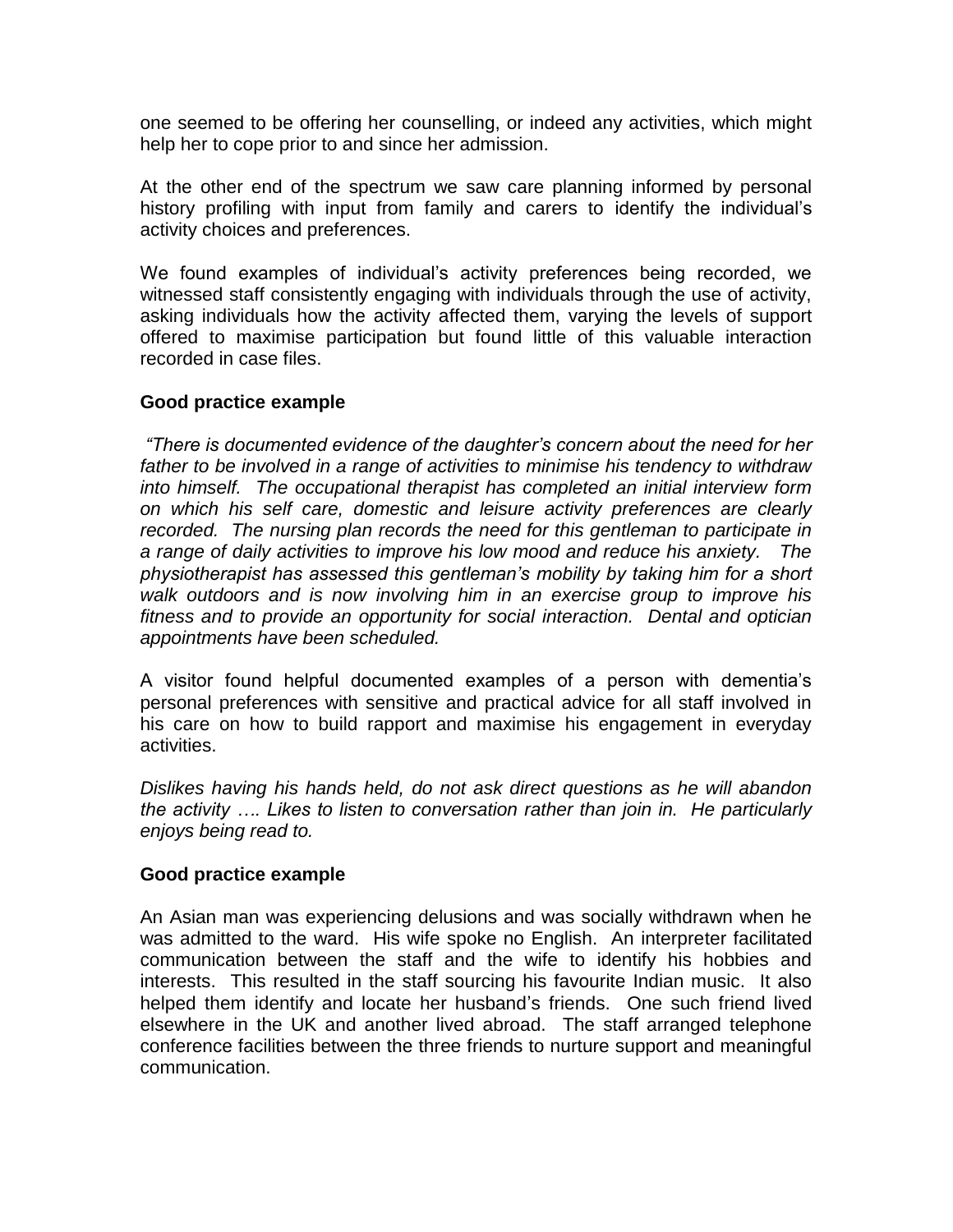- **Biographical information about the individual must be recorded and kept up to date to inform the care plan and activity provision.**
- **The individual's activity preferences, interests and abilities must be regularly reviewed, and outcomes and satisfaction recorded in the care plan and evident in practice.**
- **Care planning should be person centred, use a range of therapeutic interventions and reflect changes in physical and mental health.**
- **Care plans should be regularly audited to ensure that preferences, interests and abilities are assessed, monitored and reviewed.**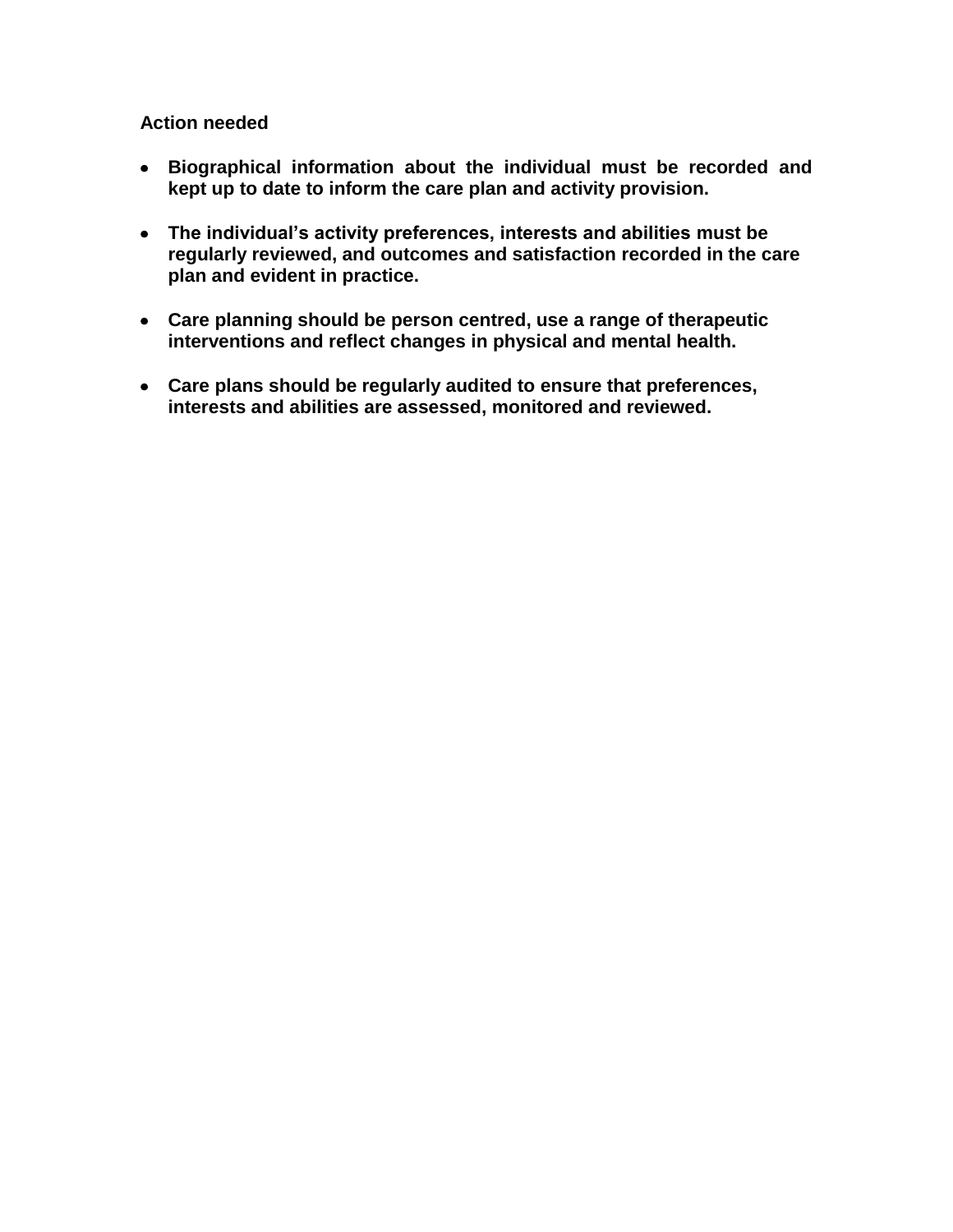# <span id="page-24-0"></span>**SECTION 3**

## <span id="page-24-1"></span>**THE PHYSICAL ENVIRONMENT**

## **KEY MESSAGE**

## **All wards must provide a safe, stimulating and enabling environment both indoor and outdoor that respects the privacy and dignity of the individual.**

We regularly visit NHS admission and continuing care units for both adults and older people. Our reports from these visits consistently highlight concerns about the physical environment in many in-patient units. We often find these environments to be uninspiring and poorly maintained. We have noted that many of these poor reports related to services for older people.

Admission to an assessment ward can result in individuals feeling alone among strangers, distressed as they are separated from family and friends and disorientated being away from familiar roles, routines and objects.

The importance of the contribution of the physical and the psychological environment is well documented and in particular the importance of good building design for people with dementia. The Dementia Services Development Centre at the University of Stirling has produced an audit tool "Design for People with Dementia" and this has now been adopted by the Scottish Government Health Directorate to support improvements in the design of NHS facilities for people with dementia. The emphasis of this audit tool is to promote "enabling design" and the good practice principles apply equally across care groups as a whole regardless of whether an individual has dementia or not. Our visits to older people in mental health admission wards included people who did have dementia and others who did not.

At these visits we carried out audits of the dining areas, living areas and bedroom areas on the wards visited. In addition we looked at the garden areas and considered some general questions about the ward environment. We wanted to see these for ourselves, as well as gather information and opinions from people on the wards.

We should point out that the buildings that we visited varied from brand new purpose built wards to some hospital wards that had been built in the Victorian era. Even so, we found some older wards where staff had taken time and creatively made the most of the environment, whereas in some new units staff felt inhibited in trying to improve the physical environment. For example they were told they should only use the same signage and decoration as the rest of the general hospital.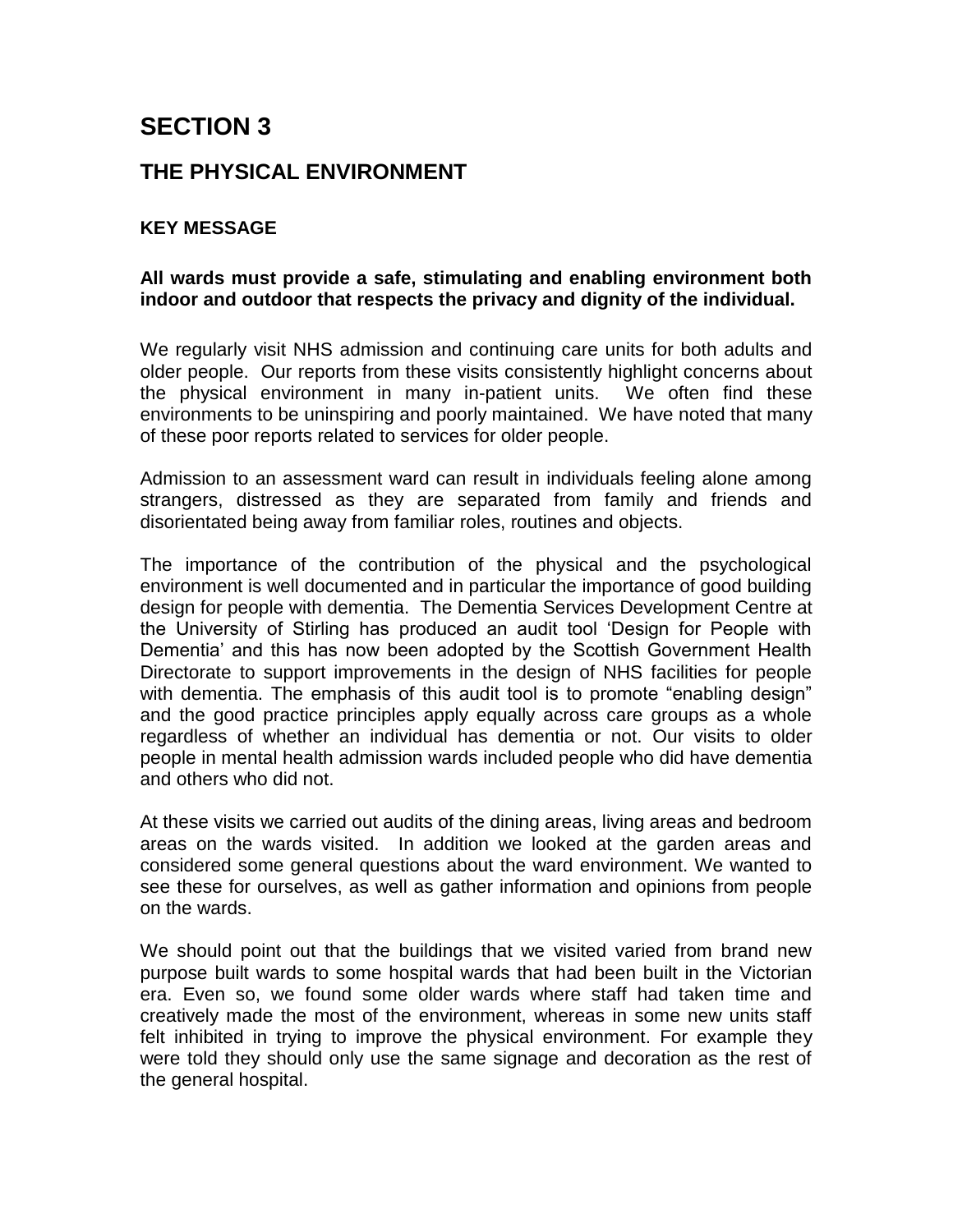## <span id="page-25-0"></span>**GARDEN AREAS**

## **WHY WE LOOKED AT GARDENS**

The reasons we looked at garden areas were two-fold.

First, our visitors often hear from people that they find it difficult to spend time off the ward and to get some fresh air, peace and quiet. This is particularly important if someone is detained in hospital and cannot leave the ward when they want to, or if they need help from others to get around. Second, garden areas have the potential to be flexible and creative environments which can be used therapeutically to promote the health and wellbeing of individuals. Having access to and using safe and secure outside space has been shown to have beneficial effects on levels of agitation and distress and provides an often welcome opportunity for a break from the ward environment. We believe that spending time outside is essential for maintaining good mental and physical health. We regard access to outdoor space as an essential component of an assessment ward environment because of the therapeutic value it holds for individuals.

## **What we would expect to find**

Our visitors looked to see if there was an easily accessible and safe garden area that was attractive, well maintained and also if there was evidence that the garden was being used in a meaningful way to support rehabilitation and recovery.

## **What we found**

Of the sixty-three wards we visited, nearly one third did not have an attractive and well maintained, easily accessible and safe garden area for people to use. Some of the wards we visited were on upper floors which meant that often patients would need the assistance of a visitor or a member of staff to be able to reach the garden. In other areas the garden was not easily accessible from the ward because it was difficult to get to or out of sight. For example, after visiting one hospital our visitor commented…

*The garden area available to people in the ward consists of some wooden*  benches and shrubbery adjacent to the hospital entrance. It is used by all *patients in the hospital and the ground which at first looked like bark and gravel was actually a sea of cigarette butts. It is entirely unsuitable for older people.*

On one occasion when there was a safe and attractive garden area the door to this was locked.

One of our visitors commented: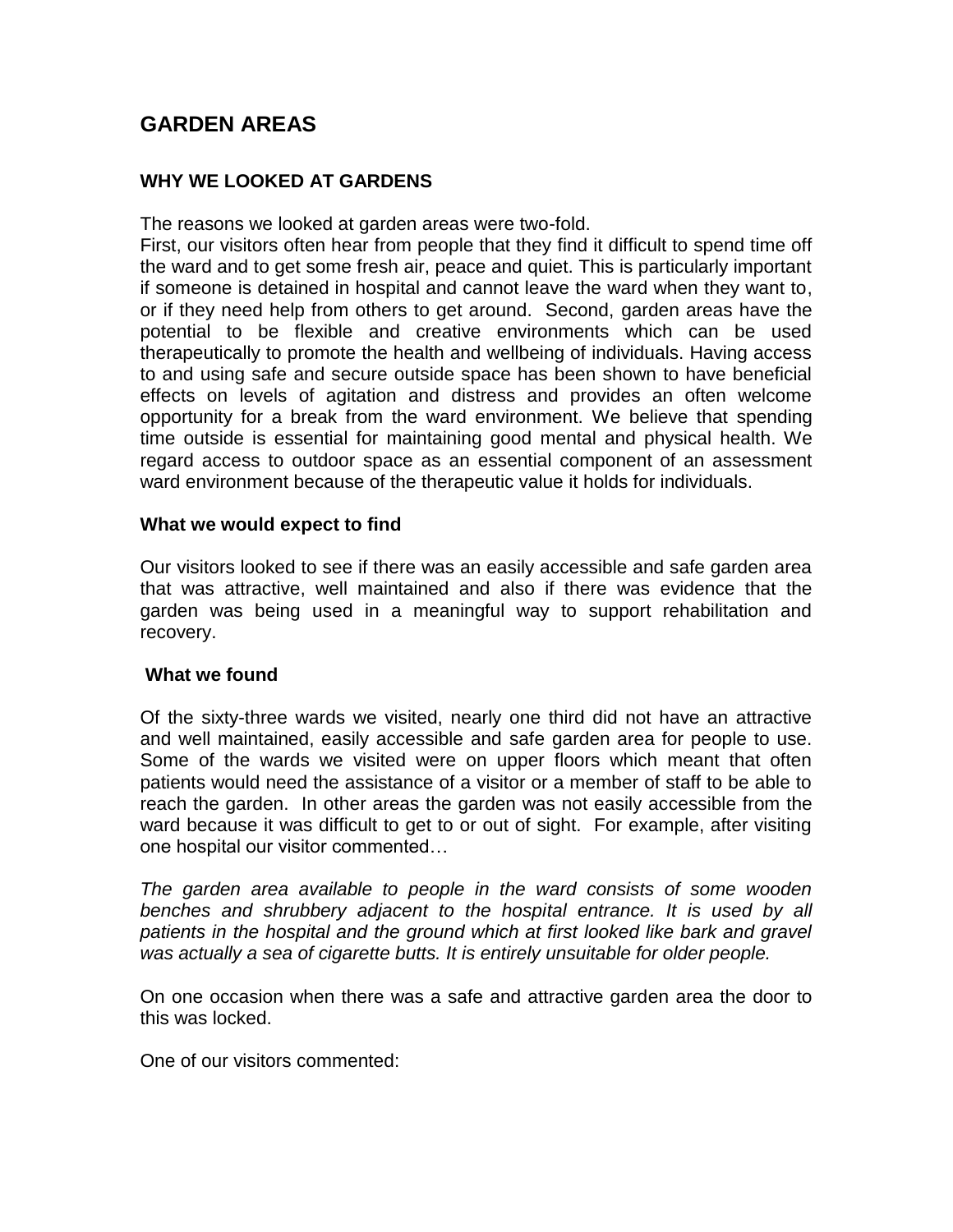*Exceptionally nice and well laid out garden area but door to it was locked, no-one was using it today despite it being very sunny.*

One ward we visited had direct access to a large garden area but this was not well maintained and most of it was gravel which is difficult to move across and dangerous for anyone with mobility problems.

Our visitor to Ailsa hospital commented;

*Both wards had access to delightful safe gardens and staff try to get anyone who wants to outside in the garden every day.*

We found that when there was a good garden area there was evidence that it was being used regularly.

- **Hospitals should ensure that there is an easily accessible, safe and secure garden area that provides multi-sensory stimulation.**
- **Wards for older people should be at ground level.**
- **There should be an inclusive, partnership approach with individuals and carers, voluntary organisations and healthcare professionals to enable individuals to use outdoor environments creatively and flexibly.**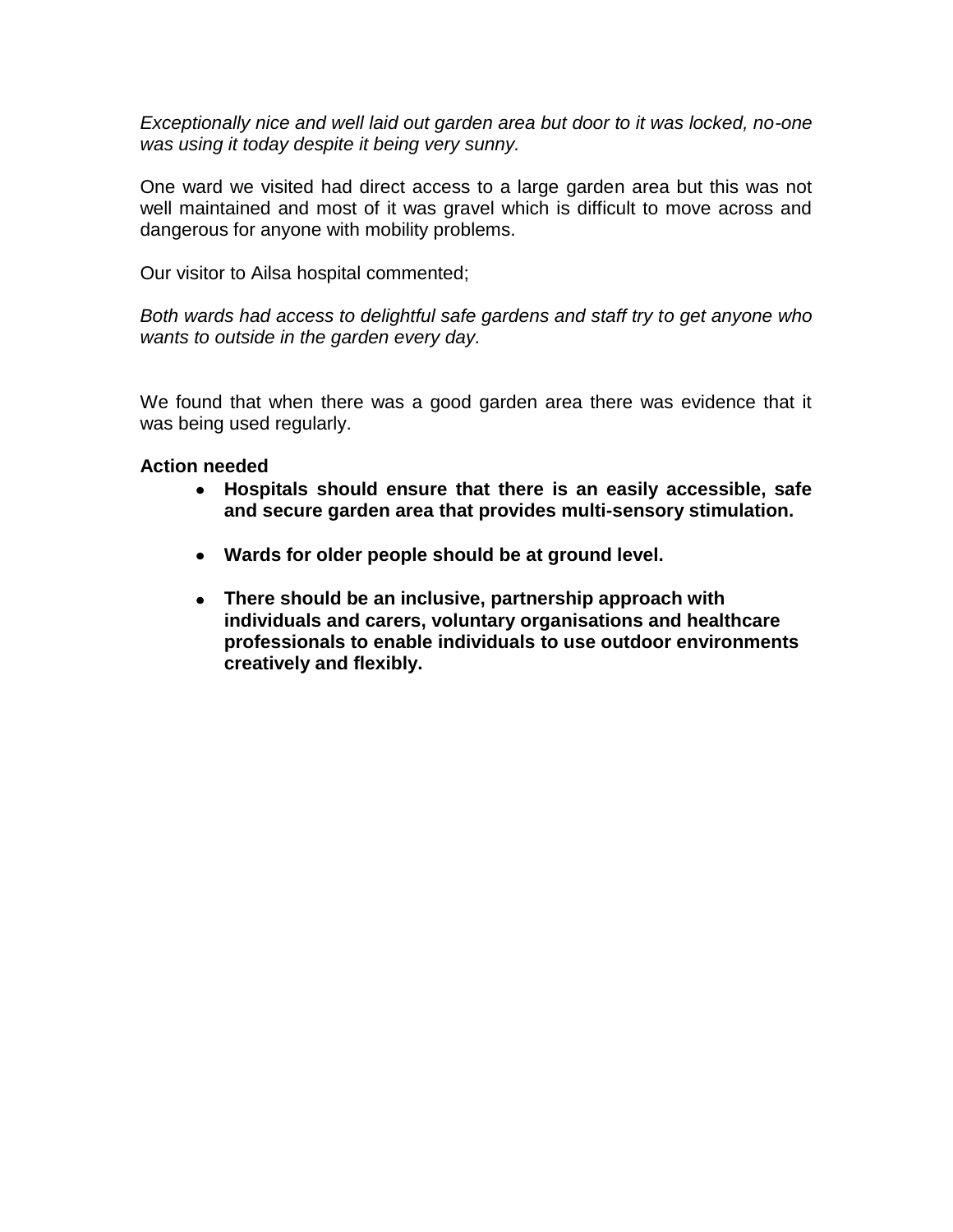## <span id="page-27-0"></span>**DINING AREAS**

## **Why we looked at dining areas**

We were particularly keen to look at where people took their meals and if the dining areas promoted a relaxing and enjoyable meal time.

A good dining environment can encourage a person"s interest in their meals and help to meet nutritional as well as social needs.

## **What we would expect to find**

We would expect to find an adaptable dining area where all attempts had been made to minimise noise and make the environment a pleasant and relaxing place to be. We expected to find that people would be given a choice in what they were offered to eat and given the level of assistance that they required.

## **What we found**

The majority of wards that we visited provided good dining room facilities that allowed for easy access. We found attempts to create positive dining experiences and suitable tables for wheelchair users. Only a few sites scored poorly in this area mainly due to wards sharing one small dining area. In one of the areas that scored poorly the dining room was described as a corridor that acted as a thoroughfare through the ward.

## **Action needed**

**All wards must have dedicated spacious and adaptable dining areas that can afford people the assistance they need or promote their independence.**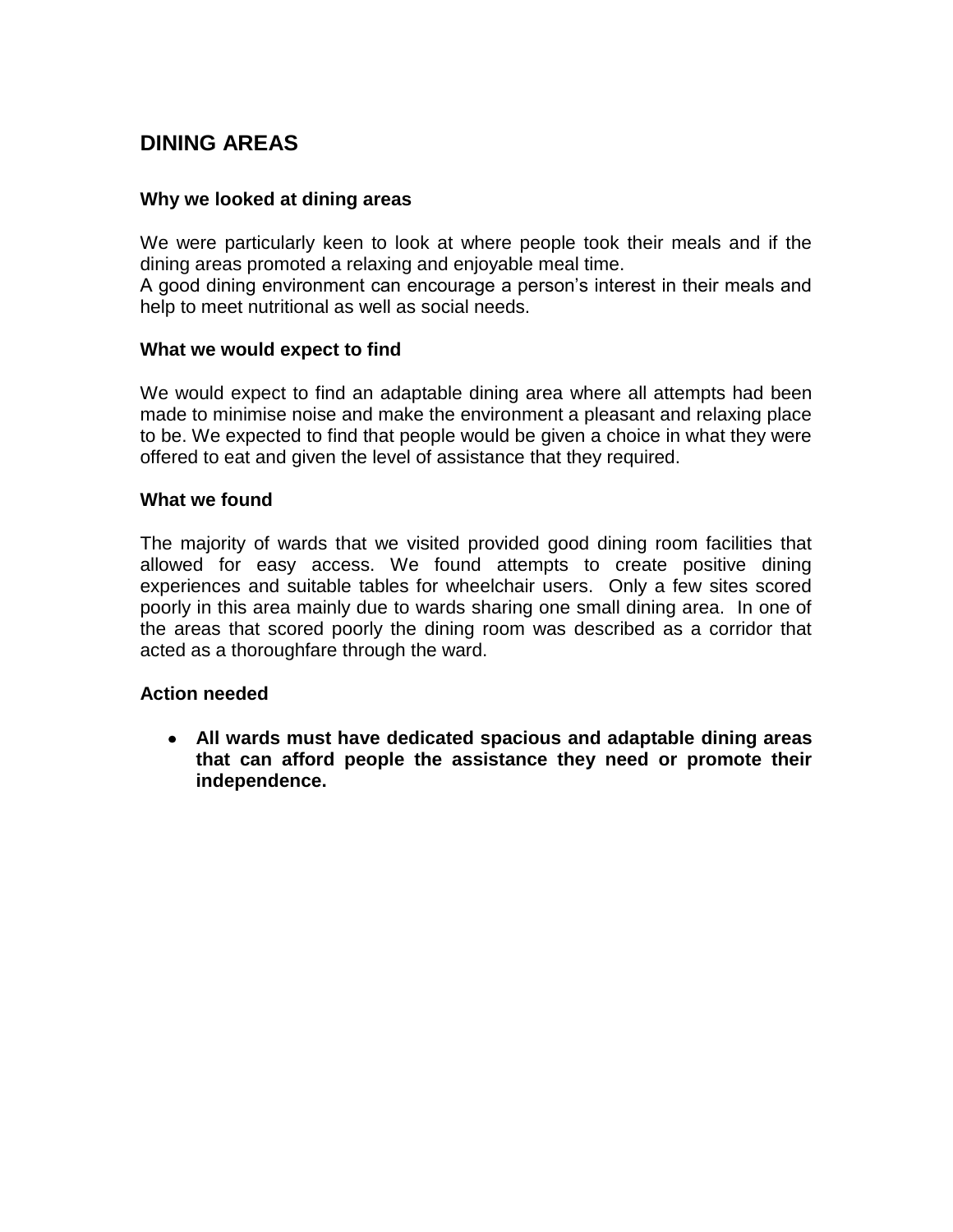## <span id="page-28-0"></span>**BEDROOM AREAS**

## **Why we looked at bedroom areas**

Bedroom areas can provide quiet, personal and private space in which to retreat from a busy ward environment**.**

## **What we would expect to find**

People should have an easily identifiable, personalised area in the ward that affords privacy and allows space for personal belongings.

## **What we found**

Many of the wards that we visited did not provide single rooms and most wards were a mixture of dormitory areas and some single rooms. Despite this we were looking to see if the person"s individual room or bed area was personalised, protected, easily visible, identifiable and secure. We were also looking to see if the room had easy access to toilet facilities and if there was adequate storage space for personal belongings.

Fewer than half of wards visited had rooms or bed areas that were personalised and looked as though any effort had been taken to make them identifiable to the occupant. Just over half of rooms had access to en-suite toilet facilities.

We found some wards where the practice of locking bedroom doors during the day continues. We were told that this is because some people may interfere with the personal belongings of others but we found other wards where although the potential for this existed the bedroom doors were kept open. In areas where doors were locked because of the potential for other people to interfere with belongings we found nothing to aid the person"s orientation to their own space e.g. family photographs or identifiable personal belongings.

On one ward we visited we were told by the charge nurse that as people were only admitted for an average of five weeks that they felt there was no need to personalise the bed area. At this visit though we found a patient having difficulty finding her bed area - she told the Commission visitor that everywhere looked the same.

Personalisation of rooms in any way was usually left for relatives to do. We often found that people"s names were handwritten or typed onto small pieces of paper and placed on the locker beside the bed. In one area these had then been put into a polythene pocket and the reflection from this made it almost impossible to read the name.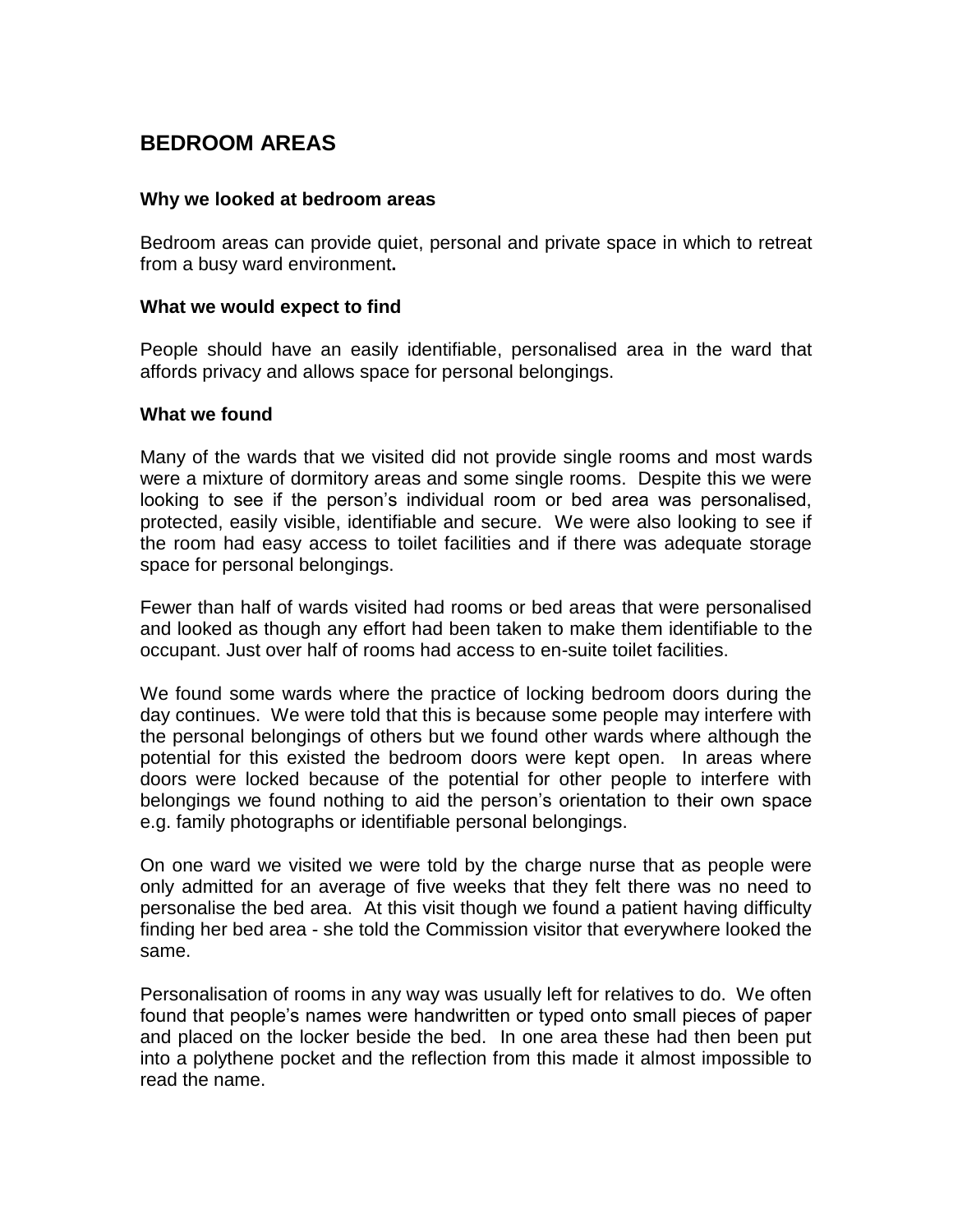## **Action needed**

**All assessment wards must ensure that individual's bed areas are personalised, recognisable and offer privacy and dignity.**

## <span id="page-29-0"></span>**SIGNAGE**

## **Why we looked at signage**

It is essential that people are able to find their way around as easily as possible and this is particularly important when an older person is admitted to hospital. Even for people who do not have dementia, a hospital ward can be a difficult place to find your way around and disorientation and frustration can interfere with the assessment and treatment process.

## **What we would expect to find**

We would expect all mental health admission wards for older people to have clear signs at appropriate heights, large print signs and pictures on walls and doors so that people can easily find the toilets and bedrooms.

## **What we found**

During our visits we paid close attention to the signage on the ward. We were particularly interested to know if there was good signage to identify toilet areas and communal areas. In the majority of wards we visited we found that the signage was poor.

We were told in one ward that they previously had more signage but it just kept getting ripped off and so they had stopped replacing it.

*In one ward the Commission visitor commented that the signage was poor and was told by a staff nurse that this was intentional, to encourage the person to orientate without the aid of any cues and also to assess their level of disorientation.*

We found some examples where staff had been trying to make improvements. In the Western Isles Hospital they have already carried out their own audit of the environment and have identified that improved signage is needed. In Blairgowrie Hospital our visitor noted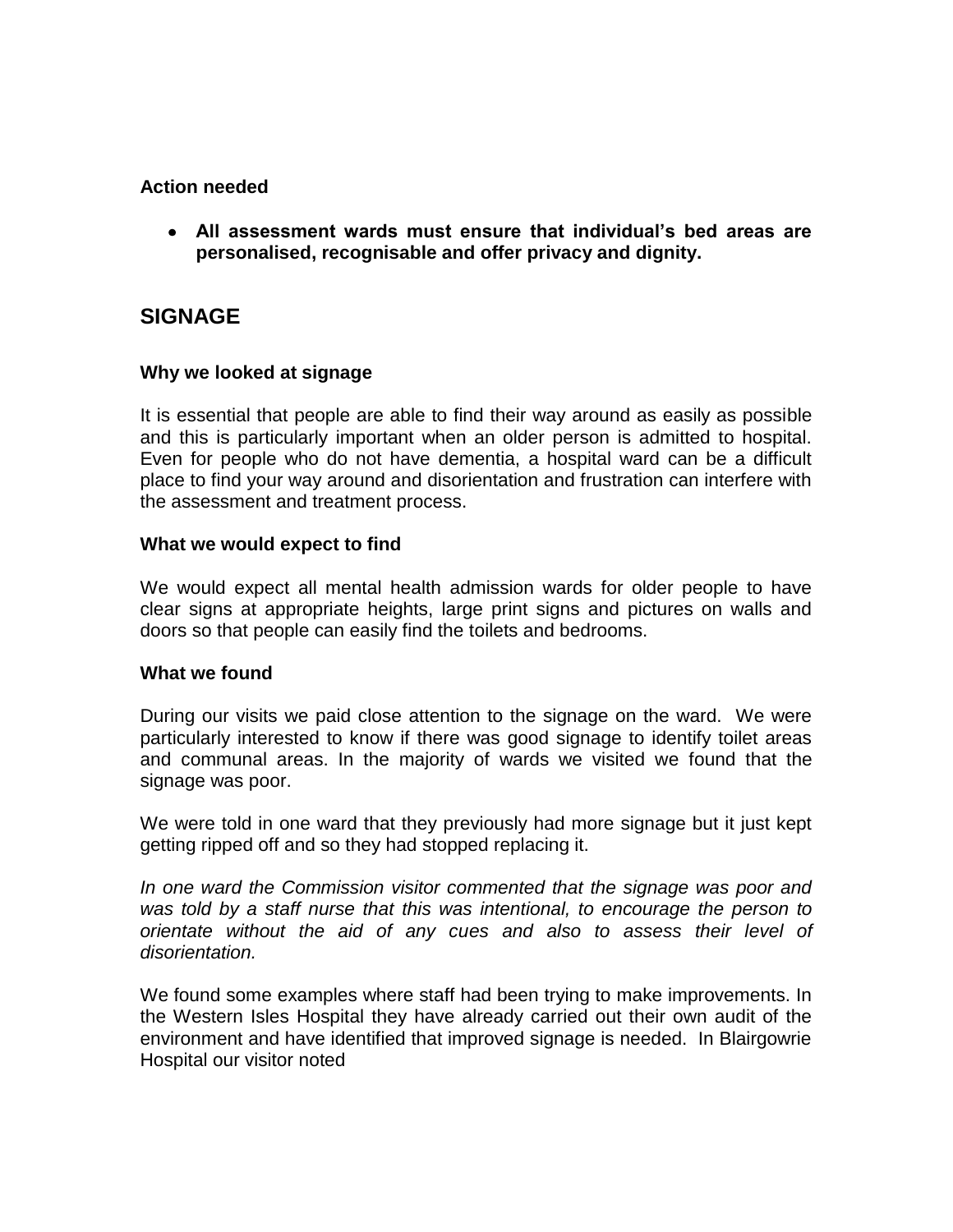"*Although not designed as an admission ward, everything has been done to make it dementia friendly in line with Stirling guidance, including very good signage'*.

On one ward in a very new building managed under Private Finance Initiative we were told that staff were not allowed to put any additional signage or pictures onto the walls and that this was because the "owner" would not allow this.

## **Action needed**

**All wards must have environmental cues and signs to assist orientation. The Dementia Services Development Centre at the University of Stirling has an audit tool that can help and all NHS boards have staff trained in the use of this tool. NHS Boards must make use of this valuable resource.**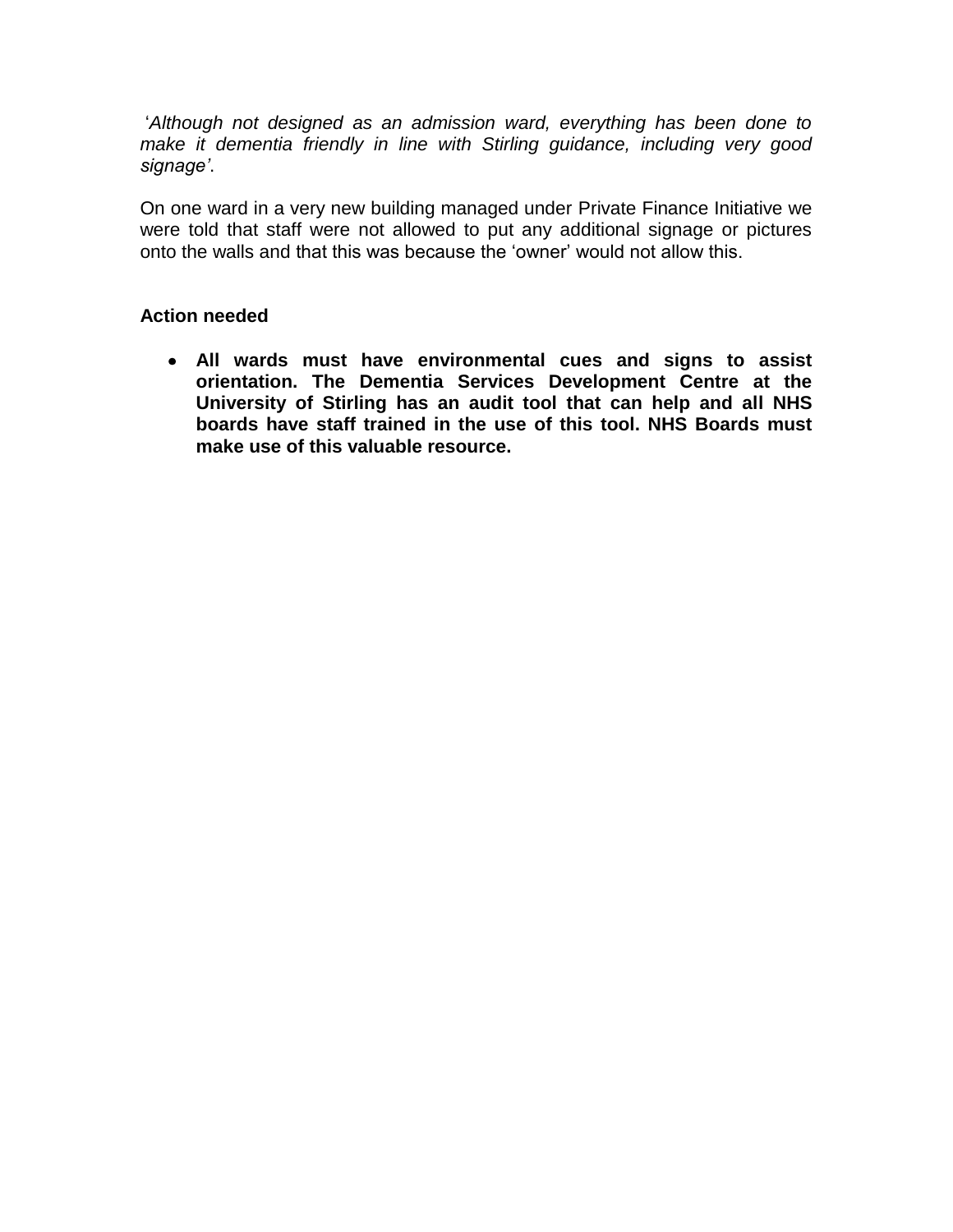# <span id="page-31-0"></span>**SECTION FOUR**

## <span id="page-31-1"></span>**OTHER THINGS WE LOOKED AT**

## <span id="page-31-2"></span>**MULTI-DISCIPLINARY CARE REVIEWS**

We asked who attended multi-disciplinary care reviews. We were interested in this because we believe that a partnership approach with people, their carers and a wide range of social and health care professionals is essential. This ensures a comprehensive assessment of the individual that considers their physical, psychological and emotional needs.

Many older people admitted to assessment wards are likely to be living with more than one long-term condition and we would expect individuals to have access to a comprehensive multidisciplinary assessment.

We found that reviews limited to medical and nursing input were much more common for people in dementia assessment wards. We found multi-disciplinary reviews confined to only nursing and medical input in half of all dementia assessment wards. Most review meetings in functional assessment and combined dementia and functional assessment wards involved other disciplines and the person and /or their relative or advocacy worker attending. Other disciplines would normally include social work, occupational therapy, psychology and physiotherapy amongst others.

## <span id="page-31-3"></span>**MIXED SEX WARDS**

Of the wards we visited, the vast majority admitted both men and women and only six were single sex wards.

We thought that we might hear some strong views against mixed sex wards from people but this was not in fact the case.

When problems were reported these tended to be about some people displaying sexually inappropriate behaviour or misidentifying another person as their spouse. Staff in wards where there was good single room provision described this as easily managed in conjunction with appropriate levels of observation.

Staff in wards with dormitory type accommodation thought that having enough staff to ensure appropriate levels of observation was essential to ensure privacy, dignity and safety.

All wards we visited had taken steps to ensure privacy and dignity by providing separate sleeping, toilet and bathing facilities for men and women.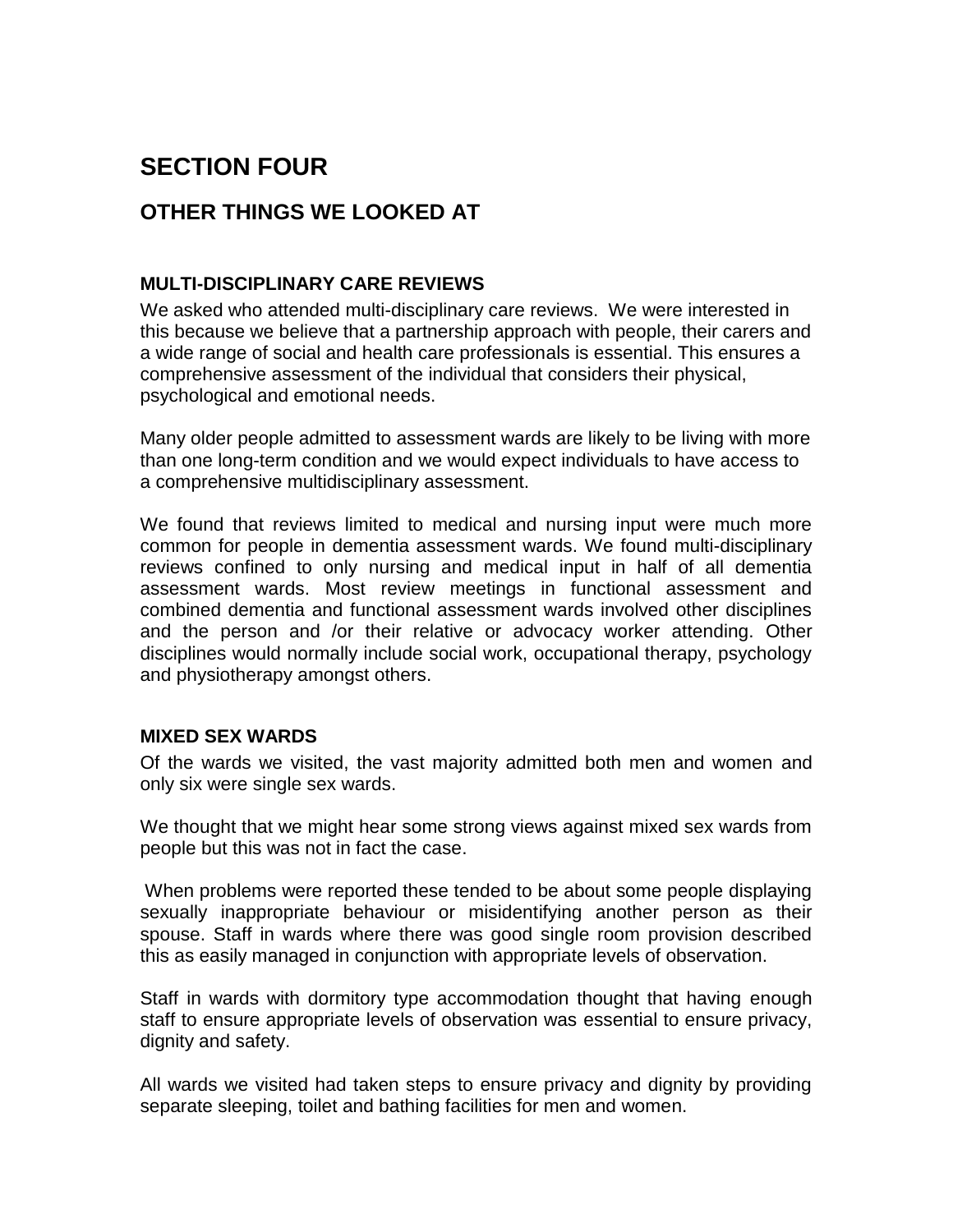We received several comments from staff about the benefits of mixed sex wards including increased social interaction and a sense that this was a reflection of how we live anyway.

## <span id="page-32-0"></span>**COMBINED DEMENTIA ASSESSMENT AND FUNCTIONAL ASSESSMENT UNITS**

We visited twelve assessment wards that admitted both people with dementia and people with functional illness. Of these wards, six were sited in a general hospital, four in a psychiatric hospital and two in a remote cottage or community hospital. We asked staff if they found any particular problems with this and how they managed to overcome these.

We were told that the main problem tended to be that some people with dementia misidentified their personal belongings and could also invade the personal space of other people.

We found that in wards where there was adequate living space and single bedroom accommodation fewer problems were reported, and privacy, dignity and safety was less likely to be compromised.

Providing activities that would be stimulating and meet the needs of each individual was cited as challenging and we discuss this in further detail in Section2.

## **LENGTH OF ADMISSION AND DELAYED DISCHARGE**

We often hear concerns about lengthy hospital admissions and the negative effect this can have on an individual.

A lengthy period of time in hospital can undermine a person"s confidence and independence and can help encourage an unnecessary dependency on others.

We would expect that nursing staff would be able to give us details of cases of delayed discharge and the reasons for this. We would expect that when someone's discharge is delayed that this is closely monitored to lessen the potential negative effect on them.

On all wards we visited we asked about the average length of admission.

Dementia assessment wards visited tended to have a longer average length of stay at 11 weeks compared with about 10 weeks for functional assessment and mixed dementia/functional assessment wards. There was however a wide variation with some wards reporting an average of only 4 weeks and some up to 24 weeks.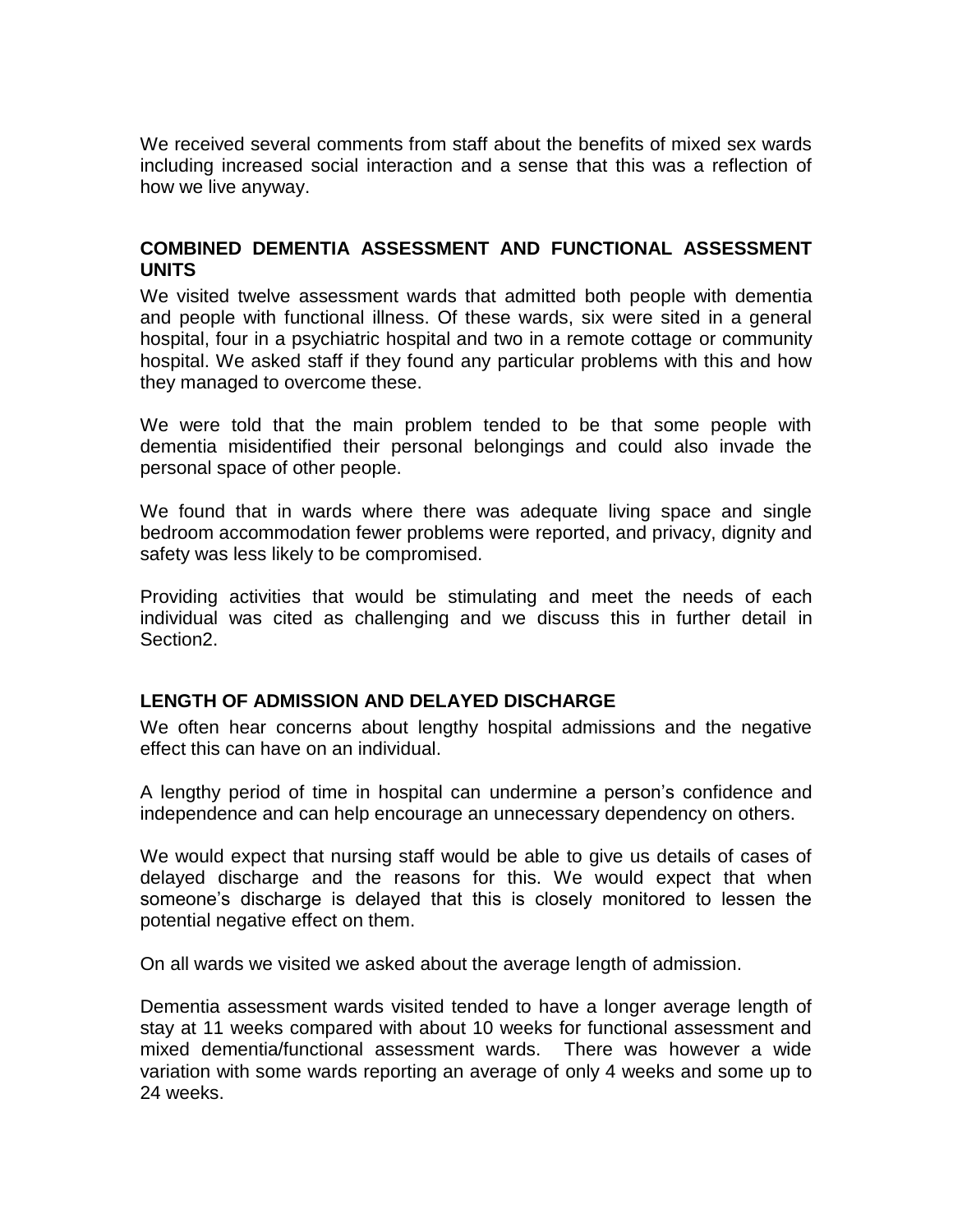We also asked about the number of people whose discharge was delayed. By that we explained that we meant people who had been declared medically fit for discharge but for whatever reason had not been discharged from the ward yet. (We should point out that the information on the number of delayed discharges we give is based on what the nurse in charge told us on the day of the visit and this may vary from statistical information provided by the individual Health Board areas).

We found that the average number of people seen as delayed discharge on dementia assessment wards visited was 2.5 and 0.75 on functional assessment wards. The number for mixed functional and dementia assessment wards was 3.

We asked staff the reasons for these delays. We were told that across all wards the main delay was when people were waiting to move onto a care home but their first choice of care home was not currently available and they were waiting on the ward until they could move there. We also found that a large number of people were considered delayed discharge because there was a lack of an appropriate specialist care provider. This was usually a care home that was considered best able to look after people who had dementia but also some challenging behaviours. We also found that in dementia assessment wards, in around 1 in 10 people seen as delayed discharge were waiting to transfer to an NHS continuing care bed but none was currently available.

Both functional and dementia wards also had about one in ten people seen as delayed discharge because an application for a welfare guardianship order had been made but discharge could not happen until this was approved.

## <span id="page-33-0"></span>**DISCHARGE AND PREVENTING READMISSION**

The Commission often visits people who live in care homes. Sometimes we are told that it may have been possible for the person to remain in their own home if more help and support had been available to them. We were keen to hear from people what services made it more likely that someone would be able to return to their own home.

We were told about various things that are often helpful.

We heard in one area that staff felt that older people were disadvantaged compared to younger adults because there is no intensive home treatment team available for older people. Some areas also told us that there was a maximum amount of home care support that someone would receive before the local authority would consider the care package too expensive.

In another area we heard that the local authority social work department will provide home helps or carers up to four times a day but no more than that limit.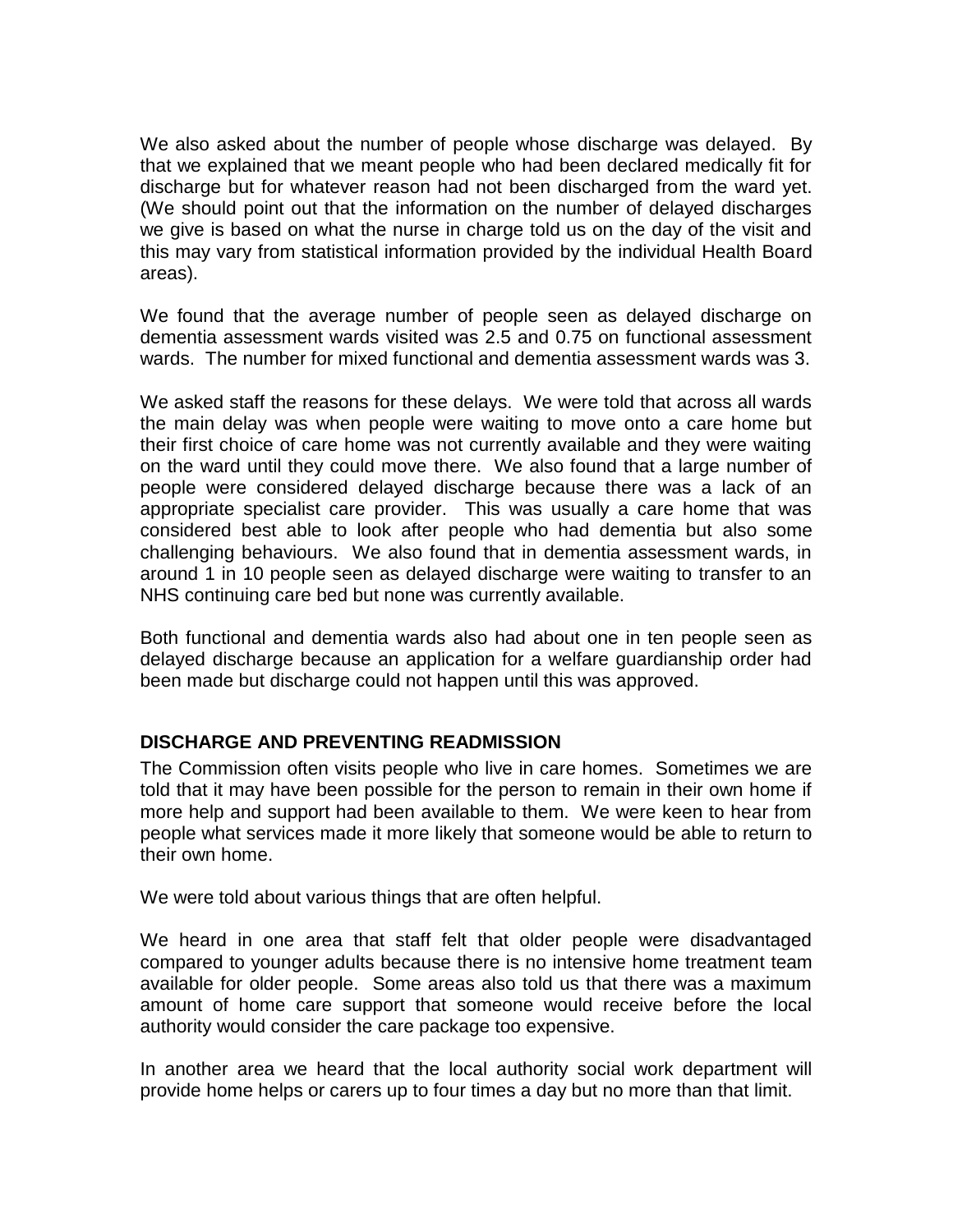However, we did hear from some staff that even when a full care package is in place it cannot provide the level of support to counteract the social isolation and loneliness which precipitates many admissions. We heard from people that befrienders, as well as formal carers, were very important particularly for people with dementia, we heard that some day centre support for people, particularly lunch groups and drop in centres are closing and that this limits social support for people.

Night-time was described as a particularly difficult time for people to get the help that they need. Often someone may just need reassurance or checking but at night-time this can be difficult to arrange. Staff described difficulties if someone suffers from "night-time wandering".

We heard from staff in different areas that the traditional style day hospital had previously been viewed as a valuable resource for people and helped to maintain people in their own homes for as long as possible though many of these had closed or were facing closure.

The benefits of new technology have been well promoted recently and staff are now more likely to give consideration to the use of technology in enabling someone to return home. In one area we heard about a delay in getting some telecare aids such as active mats, buzzers and SMART technology

Some of our visitors were surprised that nursing staff in many of the wards we visited had themselves not visited the care homes that people often move on to. Some staff did though have regular contact and where this was happening we were told that care home placements were usually successful and met the needs of the individual.

Throughout the country we heard about a lack of specialist care home provision, usually for people with dementia who have associated challenging behaviours. We were told that often people would move on to NHS continuing care facilities when this would not have been necessary it there had been specialist local care home provision.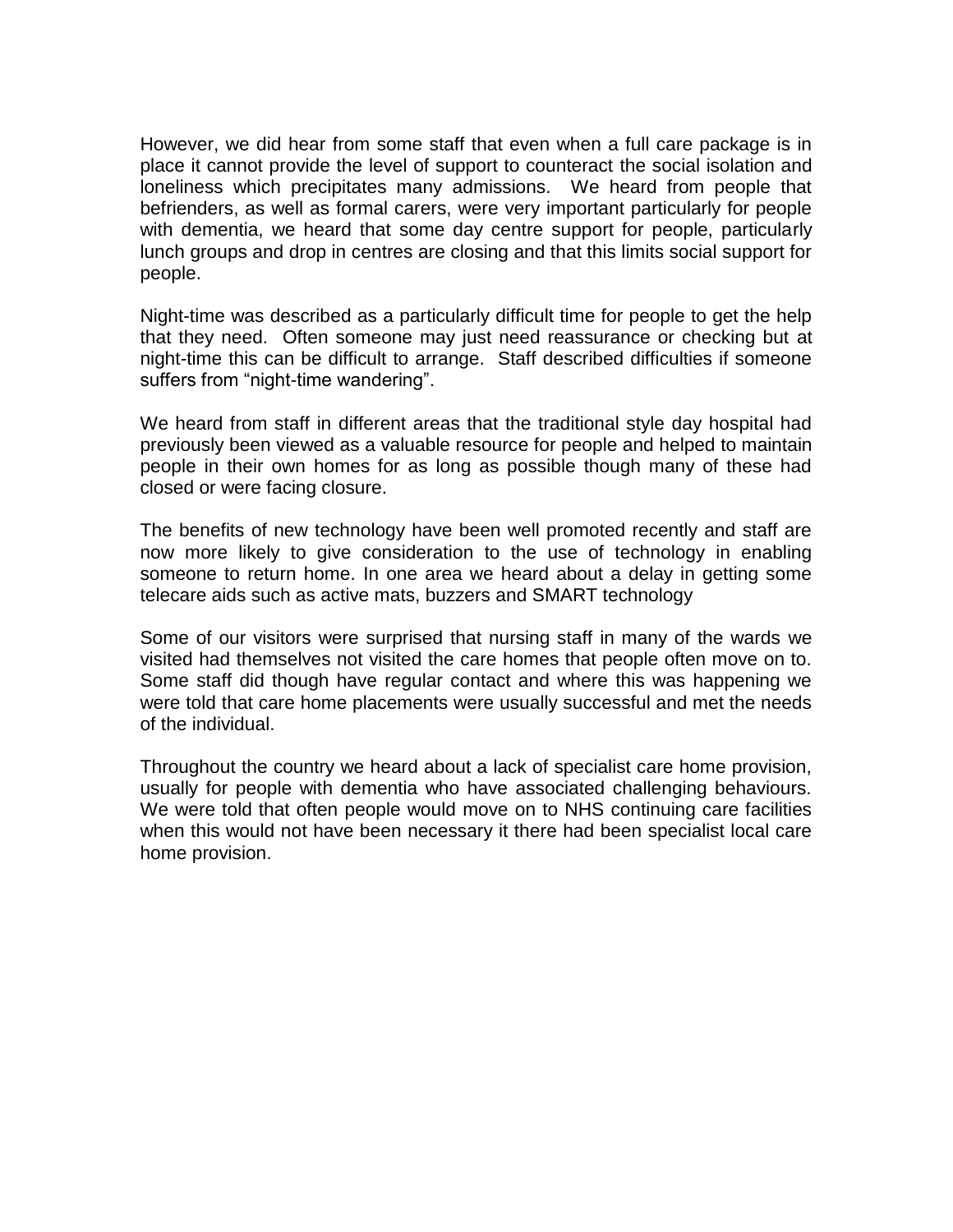## <span id="page-35-0"></span>**Acknowledgements**

In addition to all those who met with us on our visits we would particularly like to thank the Dementia Services Development Centre at Stirling University for allowing us to use their audit tool and Alison Tullis, Head Occupational Therapist, Royal Edinburgh Hospital, NHS Lothian for providing training and guidance in its use.

## <span id="page-35-1"></span>**References**

Adults with Incapacity (Scotland) Act 2000

Adults with Incapacity (Scotland) Act 2000, Code of Practice (second edition) for practitioners authorised to carry out medical treatment or research under Part 5 of the Act, Scottish Government 2008

Caring and consent, Information for carers. Health Rights Information Scotland, 2009

Consent: Patients and doctors making decisions together, General Medical Council, 2008

Design for People with Dementia: Audit Tool, Dementia Services Development Centre University of Stirling, 2009

Food, fluid and nutritional care in hospitals, NHS Quality Improvement Scotland, 2003

Mental Health (Care and treatment) (Scotland) Act 2003

Older and Wiser, Mental Welfare Commission for Scotland, 2007

## **Useful links**

[www.cot.org.uk](http://www.cot.org.uk/) (College of Occupational Therapists - activities for older people)

[www.thrive.org.uk](http://www.thrive.org.uk/) (therapeutic horticulture)

[www.trellisscotland.org.uk](http://www.trellisscotland.org.uk/) (therapeutic horticulture in Scotland)

[www.napa-activities.co.uk](http://www.napa-activities.co.uk/) (National association for providers of activities for older people)

[www.petsastherapy.org](http://www.petsastherapy.org/) (lists local organisers)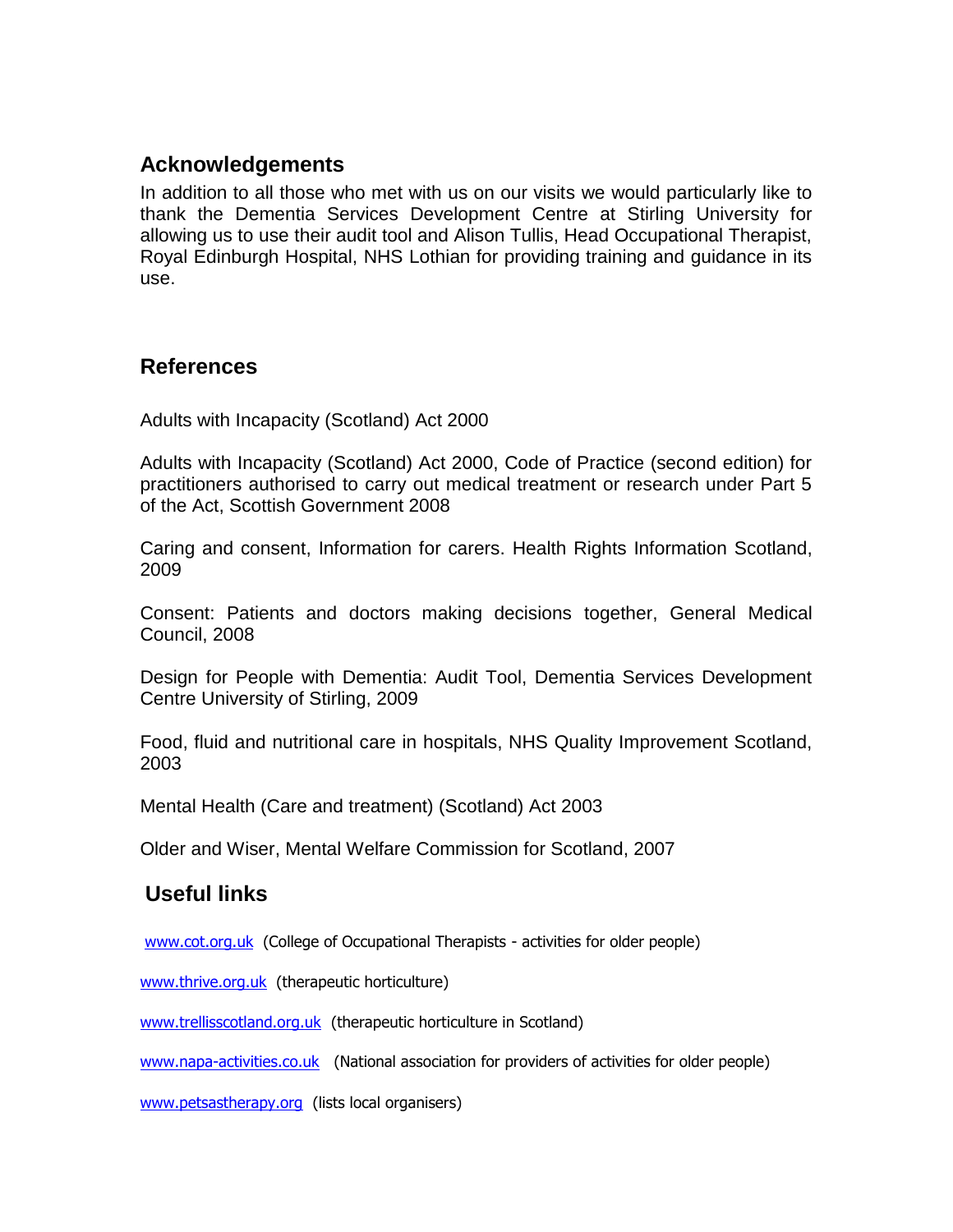some more websites for inclusion in the reference section

[www.csp.org.uk](http://www.csp.org.uk/) (chartered society of physiotherapists - easy exercise guides)

[www.bda.uk.com](http://www.bda.uk.com/) (british dietetics association - leaflets/guides on nutrition for elderly people, food facts re healthy snacks)

[www.baat.org](http://www.baat.org/) (british association of art therapists including links to Arts Therapies Professional Bodies - art, music, drama and dance movement)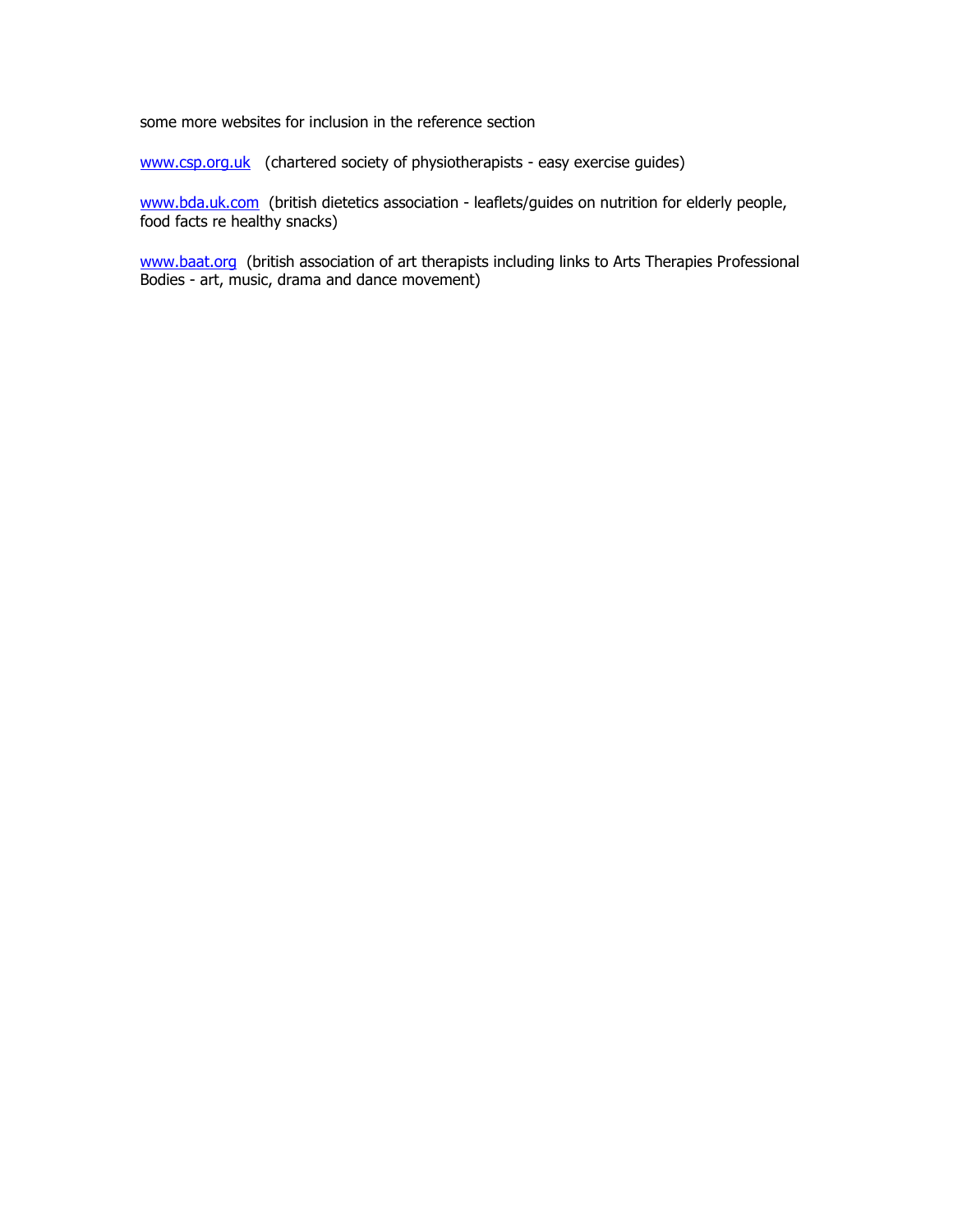# **Appendix 1 LIST OF HOSPITALS AND WARDS VISITED**

## <span id="page-37-0"></span>**PSYCHIATRIC HOSPITALS**

| <b>Hospital</b>        | <b>Ward</b>      | <b>Functional</b><br>assessment(F)<br>dementia<br>assessment(D)<br>or both(B) | Mixed(M)<br>or single<br>sex(S) | Number of<br>beds |
|------------------------|------------------|-------------------------------------------------------------------------------|---------------------------------|-------------------|
| Ailsa                  | Croy             | F                                                                             | M                               | 14                |
| Ailsa                  | Dunure           | D                                                                             | M                               | 22                |
| <b>Argyle and Bute</b> | Cowal            | D                                                                             | M                               | $\overline{15}$   |
| <b>Royal Cornhill</b>  | Davan            | D                                                                             | M                               | 20                |
| Royal Cornhill         | Fraser           | F                                                                             | M                               | 25                |
| <b>Royal Cornhill</b>  | <b>Skene</b>     | F                                                                             | M                               | 26                |
| <b>Crichton Royal</b>  | <b>Cree West</b> | D                                                                             | M                               | 14                |
| <b>Crichton Royal</b>  | Glencairn        | F                                                                             | M                               | 15                |
| Gartnavel Royal        | Cuthbertson      | D                                                                             | M                               | 20                |
| Gartnavel Royal        | Timbury          | F                                                                             | M                               | 25                |
| Herdmanflat            | Lammerlaw        | B                                                                             | M                               | 24                |
| Leverndale             | <b>Balmore</b>   | D                                                                             | M                               | 18                |
| Leverndale             | <b>Banff</b>     | F                                                                             | M                               | 24                |
| Royal Dundee Liff      | Ward 21          | D                                                                             | $\overline{s}$                  | 17                |
| Royal Dundee Liff      | $\sqrt{Vard}$ 22 | D                                                                             | $\overline{s}$                  | 17                |
| Murray Royal           | Garry            | D                                                                             | M                               | 12                |
| Murray Royal           | Leven            | F                                                                             | M                               | 14                |
| <b>Murray Royal</b>    | Tummel           | D                                                                             | M                               | 12                |
| New Craigs             | Clava            | D                                                                             | M                               | 20                |
| Parkhead               | Ward 2           | F                                                                             | M                               | 16                |
| Parkhead               | Ward 6           | D                                                                             | M                               | 21                |
| Rosslynlee             | Ward 2           | B                                                                             | M                               | 26                |
| Royal Edinburgh        | Eden             | F                                                                             | $\overline{s}$                  | 24                |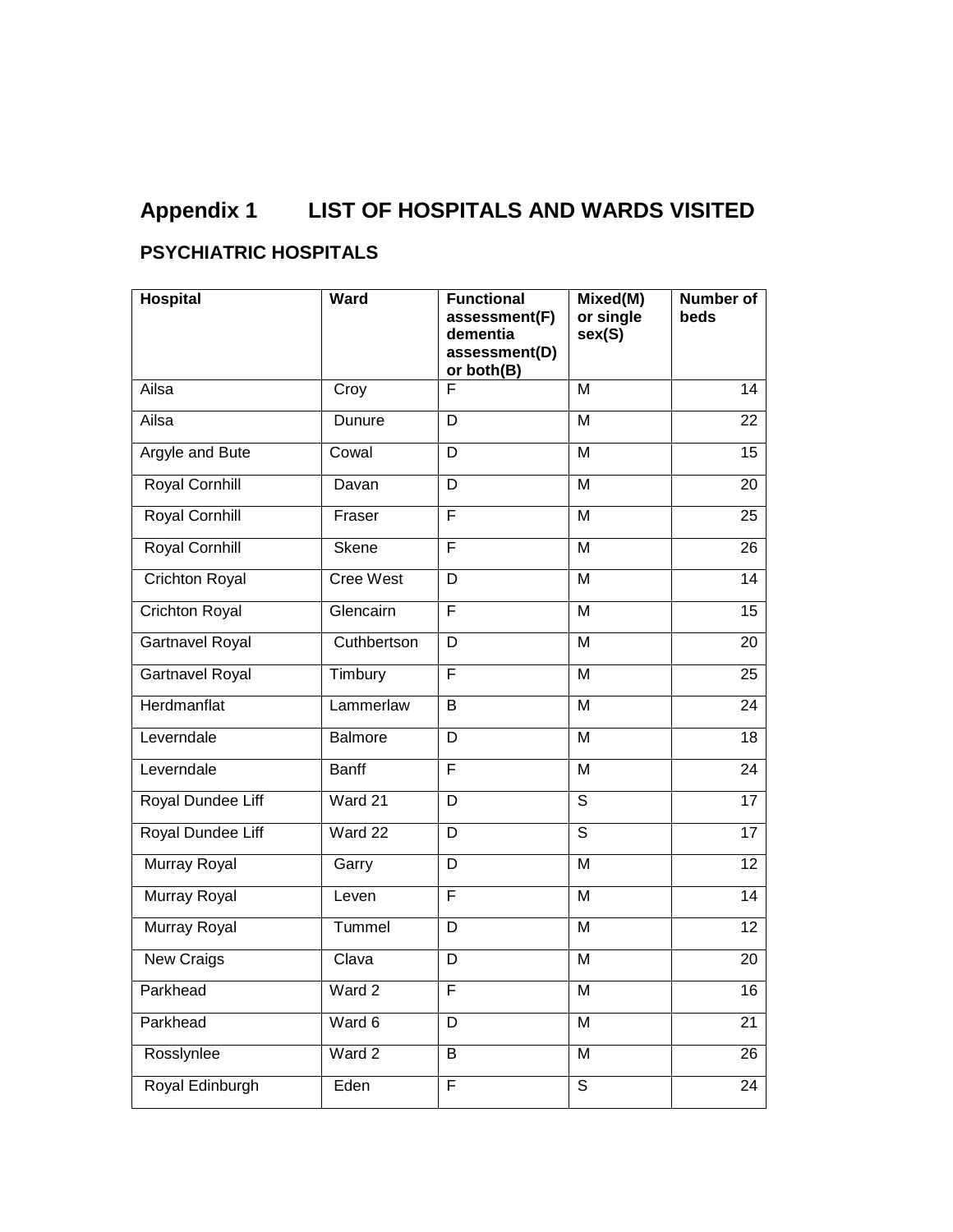| Royal Edinburgh | Ward 14             |   | ິ<br>o | 18 |
|-----------------|---------------------|---|--------|----|
| Stratheden      | Drumcarrow<br>Lodge | B | M      | 8  |
| Sunnyside       | Ward 13             |   | М      | 15 |
| Sunnyside       | Ward 5              |   | М      | 12 |
| Whyteman's Brae | Torbain             | B | М      | 22 |

## <span id="page-38-0"></span>**GENERAL HOSPITALS**

| <b>Hospital</b>              | Ward              | <b>Functional</b><br>assessment(F)<br>dementia<br>assessment(D)<br>or both(B) | Mixed(M)<br>or single<br>sex(S) | <b>Number of</b><br>beds |
|------------------------------|-------------------|-------------------------------------------------------------------------------|---------------------------------|--------------------------|
| <b>Airbles Road</b>          | Colville          | F                                                                             | $\overline{M}$                  | 16                       |
| Royal Alexandra              | Ward 37           | D                                                                             | M                               | 20                       |
| Royal Alexandra              | Ward 39           | F                                                                             | $\overline{M}$                  | 20                       |
| <b>Ayrshire Central</b>      | Pavilion 1        | D                                                                             | M                               | 18                       |
| <b>Ayrshire Central</b>      | Pavilion 2        | F                                                                             | M                               | $\overline{18}$          |
| <b>Borders General</b>       | Cauldshiels       | $\overline{D}$                                                                | $\overline{M}$                  | $\overline{20}$          |
| Coathill                     | <b>Glen Nevis</b> | $\overline{D}$                                                                | $\overline{M}$                  | 10                       |
| Coathill                     | <b>Glen Orchy</b> | $\overline{\mathsf{D}}$                                                       | M                               | $\overline{10}$          |
| <b>Falkirk</b>               | Ward 17           | $\overline{B}$                                                                | M                               | $\overline{30}$          |
| Hairmyres                    | Ward 19           | $\overline{B}$                                                                | $\overline{M}$                  | $5*$                     |
| Inverclyde                   | Ward 4            | $\overline{B}$                                                                | $\overline{M}$                  | $\overline{20}$          |
| Queen Maragaret              | Ward 1            | $\overline{B}$                                                                | $\overline{M}$                  | 24                       |
| Royal<br>Victoria(Edinburgh) | Ward 1            | D                                                                             | $\overline{s}$                  | 23                       |
| Royal<br>Victoria(Edinburgh) | Ward 2            | $\overline{B}$                                                                | $\overline{s}$                  | 16                       |
| St John's                    | Ward 3            | B                                                                             | M                               | 24                       |
| <b>Stirling Royal</b>        | Ward 30           | $\overline{B}$                                                                | M                               | $\overline{26}$          |
| Stobhill                     | Ward 43           | D                                                                             | M                               | 14                       |
| Stobhill                     | Ward 44           | $\overline{\mathsf{F}}$                                                       | $\overline{M}$                  | 16                       |
| <b>Udston</b>                | <b>Brandon</b>    | $\overline{D}$                                                                | $\overline{M}$                  | $\overline{24}$          |
| <b>Udston</b>                | Clyde             | F                                                                             | M                               | 20                       |
| Vale of Leven                | Christie          | F                                                                             | M                               | $6*$                     |